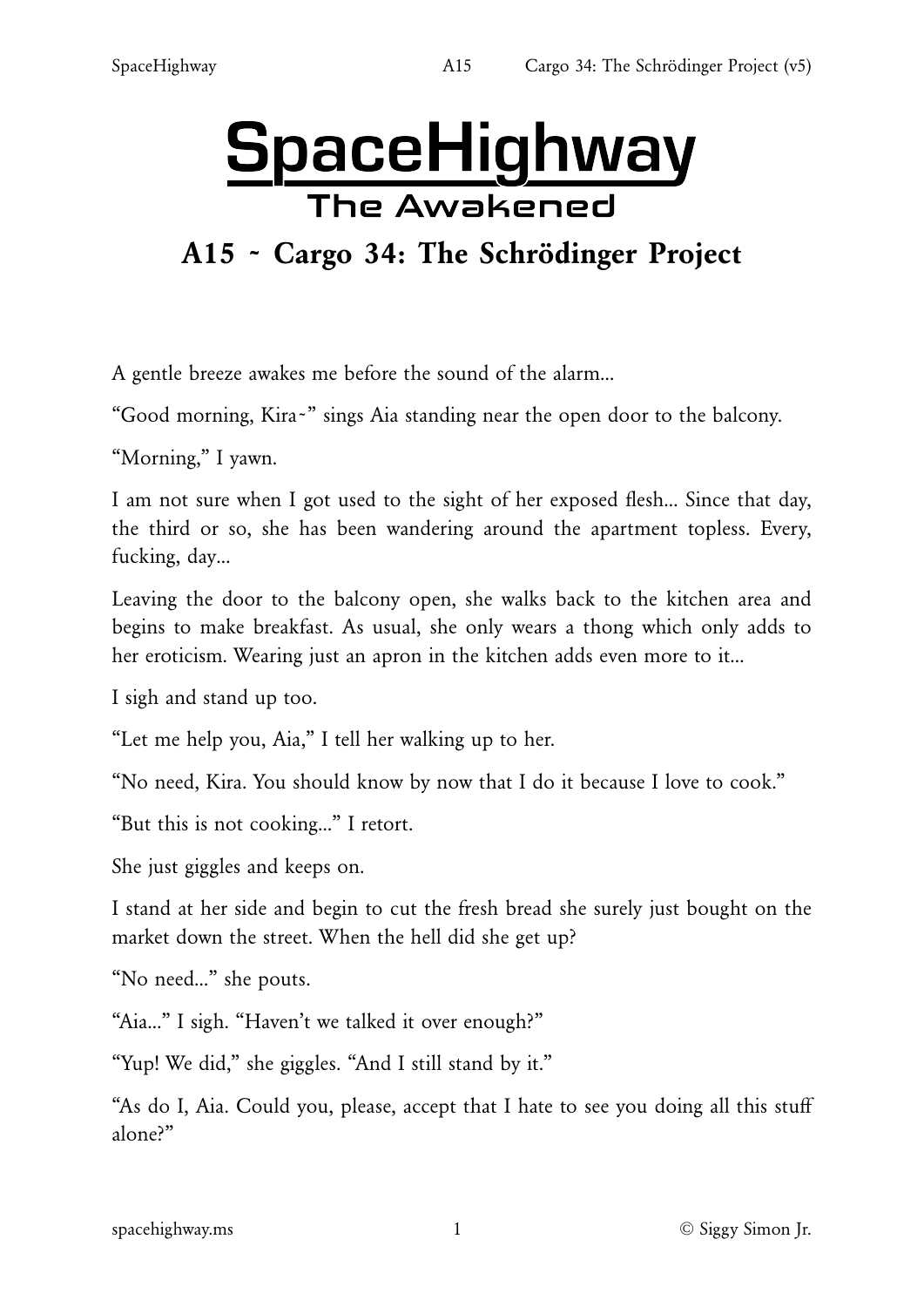"But you already help a lot. You clean the dishes, help me clean the house and sometimes you do the laundry…"

"Cleaning the dishes is just putting them in the dishwasher. Cleaning the house is just turning on the vacuum-bot and dusting a bit. You only let me put the clothes into the washer and turn it on. You do all the rest."

"But…"

"Aia…" I sigh. "Not again… Let me do some chores. I mean, not just helping you. Let me do half of it. I'm paying you the rent and half of the expenses and upkeep. I'm not paying you to do the chores, you are not a maid."

"Kira…" she sighs too. "You're right. I'm doing it again, aren't I?"

"Yeah… Don't worry. Here…" I pass her the sliced bread and open the fridge to take some stuff out.

"Thanks." She looks at me with a smile. "By the way," she says, "today we're doing a group-haul, right?"

"Yeah. The Aces of Aces united… a bit strange, isn't it?"

"True…" she says clearly pondering about it. "But it's work," she adds shrugging.

"Yup," I laugh. "Anyway, I'll go to the Alpha early. I'll meet Marta and Frank."

"Ah, the Android-Bioandroid couple?"

"Yeah." I nod while carrying the food to the table. "Marta finally got her upgrade last Friday."

"That's great! Ugh~"

"Yeah?" I look at her, she seems hesitating. Oh! "Want to meet them?"

Her curled lips transform into a broad smile.

"I'd love to!"

"Then we have to leave in an hour," I tell her looking at my *vintage* wristwatch. "I agreed to meet Jim in two hours in the MaryQueens."

"Okay!" she giggles.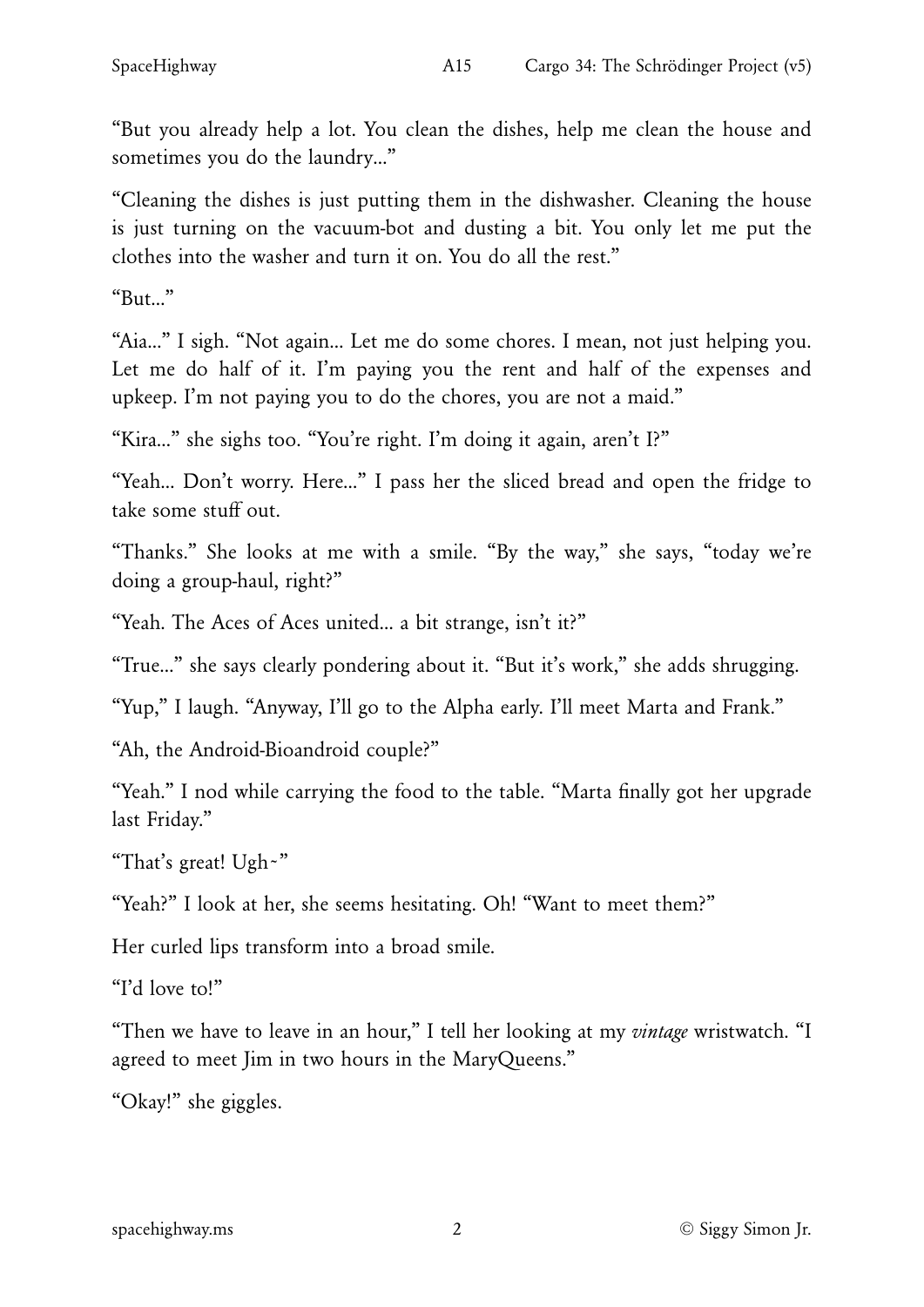After having a shower and banishing the stubbles from my face, I dress and gather the stuff I need for the job. Including a fresh change of clothes. Aia notices as she comes out of the bathroom.

·

"Ah, it's just that I have another haul programmed for tomorrow and I'll stay overnight in the Alpha."

"Oh… But you could easily come here, and go there in the morning."

"True, but it's quite early. I thought I could rest a bit more."

"You're right, Kira." She smiles and adds, "I've done that too."

Phew! It worked. I can't tell her that I'll meet Enya in *intimacy*. Since the day I've had my breakdown after my Falcon broke down, Enya and I developed a deep Felii-friend-*skinship*. We sleep together without having sex but keep making out and petting each other. This kind of relationship with her is helping me to cope with all the new stuff and with the old, conflicting stuff I go through. At least, that's the pretext.

After docking at my designated dock, I meet up with Aia, and we wander towards the MaryQueens.

·

"Heh! Lookie here who's comin'! Da royal couple!" we're greeted by a certain happy cowboy.

"Jim! Already looking for some beating?" Aia makes a threatening expression.

"Oh, no, no, ma Queen!" he laughs. "Jus' stating yer arrival. Wassup, Kira?"

"Nothing much, man," I greet him bumping our fists.

"Hi, Buz," I also greet he barman while Aia does the same.

"Good morning, you two. Wanna have breakfast?"

"Oh, no, no…" Aia shakes her head. "We've already had some. Well, I wasn't aware that Kira wanted to come here that early."

"Heh! I envy ya, Kira… Eatin' da Queen's delicious meals…"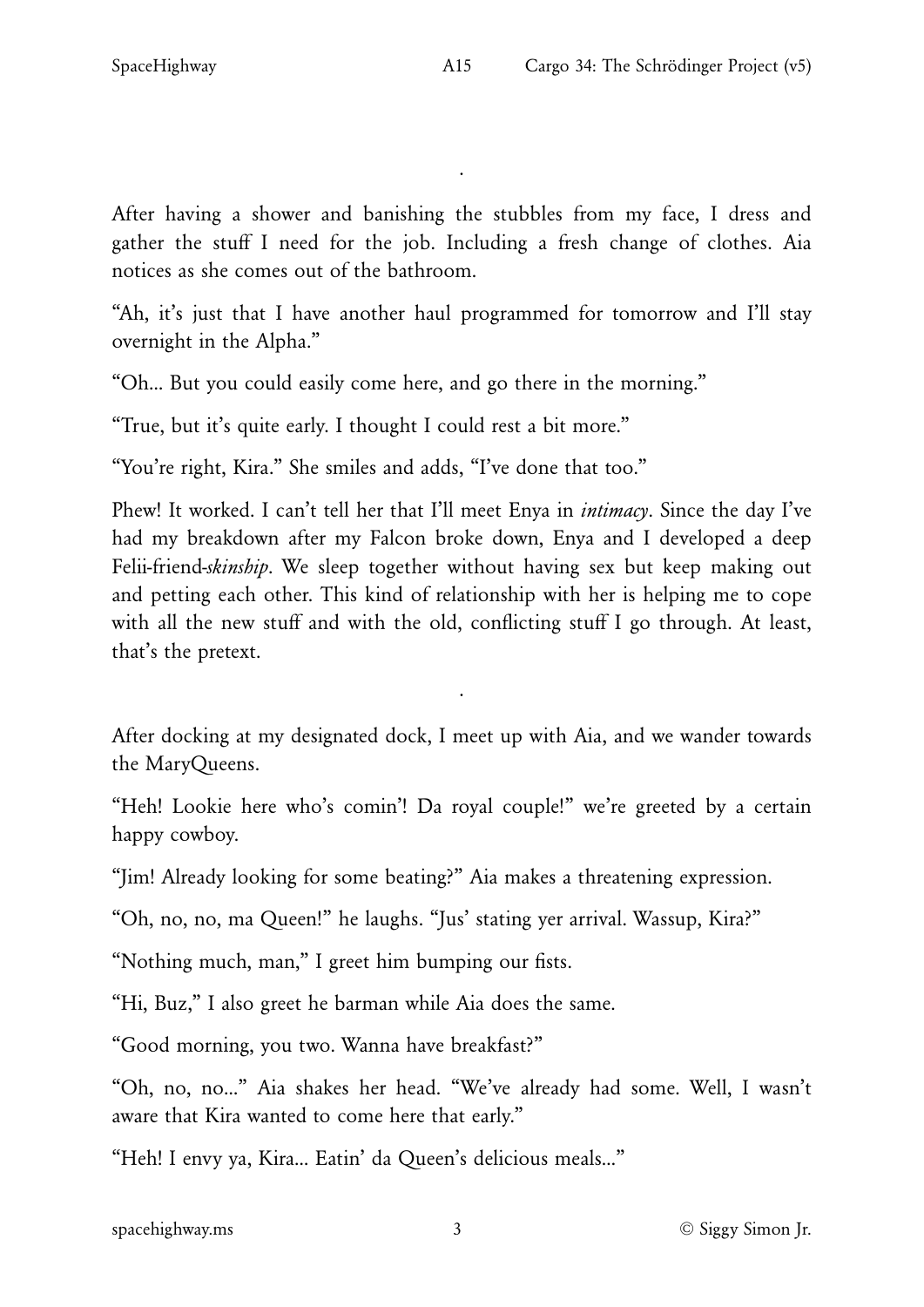"Jimmie…"

"Ouch! Sorry, ma Queen, yer highness, yer empresses!" Jim laughs holding his upper arm where she hit him.

I just laugh and ask Buz for a coffee.

"Ah, a cup for me too!" adds Aia.

Just as our freshly brewed coffees are brought to our Aces' table, the door swings open.

·

"Heh! Welcome, ya two!"

"Hello, Marta. Hello, Frank," I greet the couple who just entered.

"Oh! Mister Phoenix, Mister Space Cowboy!" Marta greets us with a broad natural smile, a genuine, happy smile.

"How do you do?" asks Frank as politely as usual.

"Ah, yeah." I stand up. "Marta, Frank, this is Aia, also known as the Queen, a good friend of ours. Aia, meet Marta and Frank."

"Hi~ Nice to meet you," Aia says and greets both after standing up.

"So, you are the famous Queen," Marta giggles happily.

"Famous?" Aia blushes.

"Indeed." Frank nods. "Both your friends don't stop talking about you."

"Oh!" Aia giggles blushing even deeper.

Both sit down with us and ask for some coffee.

"Ya look great, Marta," Jim tells her.

"Quite true," I add. "Did the upgrade go well?"

"Oh, yes," she smiles broadly, "without a hitch."

"Indeed," confirms Frank. "We prepared well for the moment."

"And Frank was always at my side," she tells us happily holding his hand.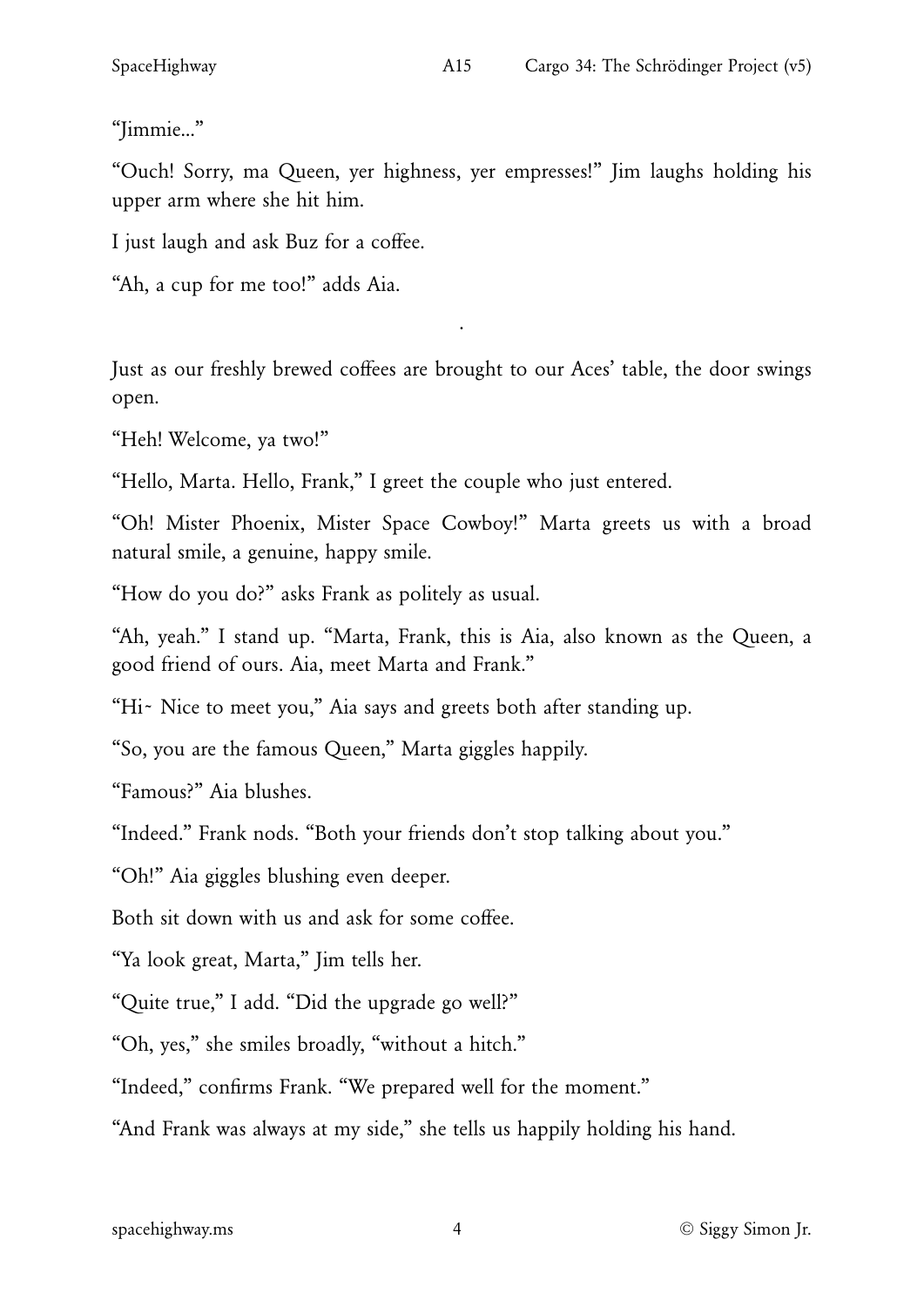"Of course! I wouldn't let you go through this alone!" he protests.

Aia giggles at his outburst.

"You truly make a wonderful couple," she says.

"Oh… uh… You know that—"

"You're an Android-Bioandroid couple?" Aia interrupts Marta. "Sure. Kira also told me a lot about you two," she giggles again.

 $"Oh$ …

Both sigh deeply in relief.

Our lengthy conversation comes to an end after they told us all about her upgrade. From the beginning to the end, including even minute details which confirmed their love.

Aia, Jim, and I enjoy their story she tells with the precise gestures she gained with the upgrade. Anything besides her personality and feelings has changed. She is as happy as a gynoid can be.

After we wish the happy couple a happy life and say goodbye, we wander to the assigned meeting room.

·

"Hey, all-"

"Hi, Enya." "Hi, Sweetie-Kitty, heh!" "Hey, Enya," we greet the happy kitten as we enter the meeting room.

She smirks at me, knowing what will happen after we finish the job. I just smile back. I still don't know why I have this strange relationship with her. I mean, I like her, but I don't get my own reasons… I silently sigh to myself. Isn't it simply an excuse? I mean, my relationship with Enya… it's too strange. But as long I'm unsure about myself I'm thankful that she accepted such a relationship. Even though she accepts fully, I still have the lingering feeling that I'm using her… simply to cope with the stuff I cannot face… alone. I need to talk to her again. I know we talked it over and over, she does it because she likes me… Is this really right?

Just as I want to say something, a dispatch coordinator comes in.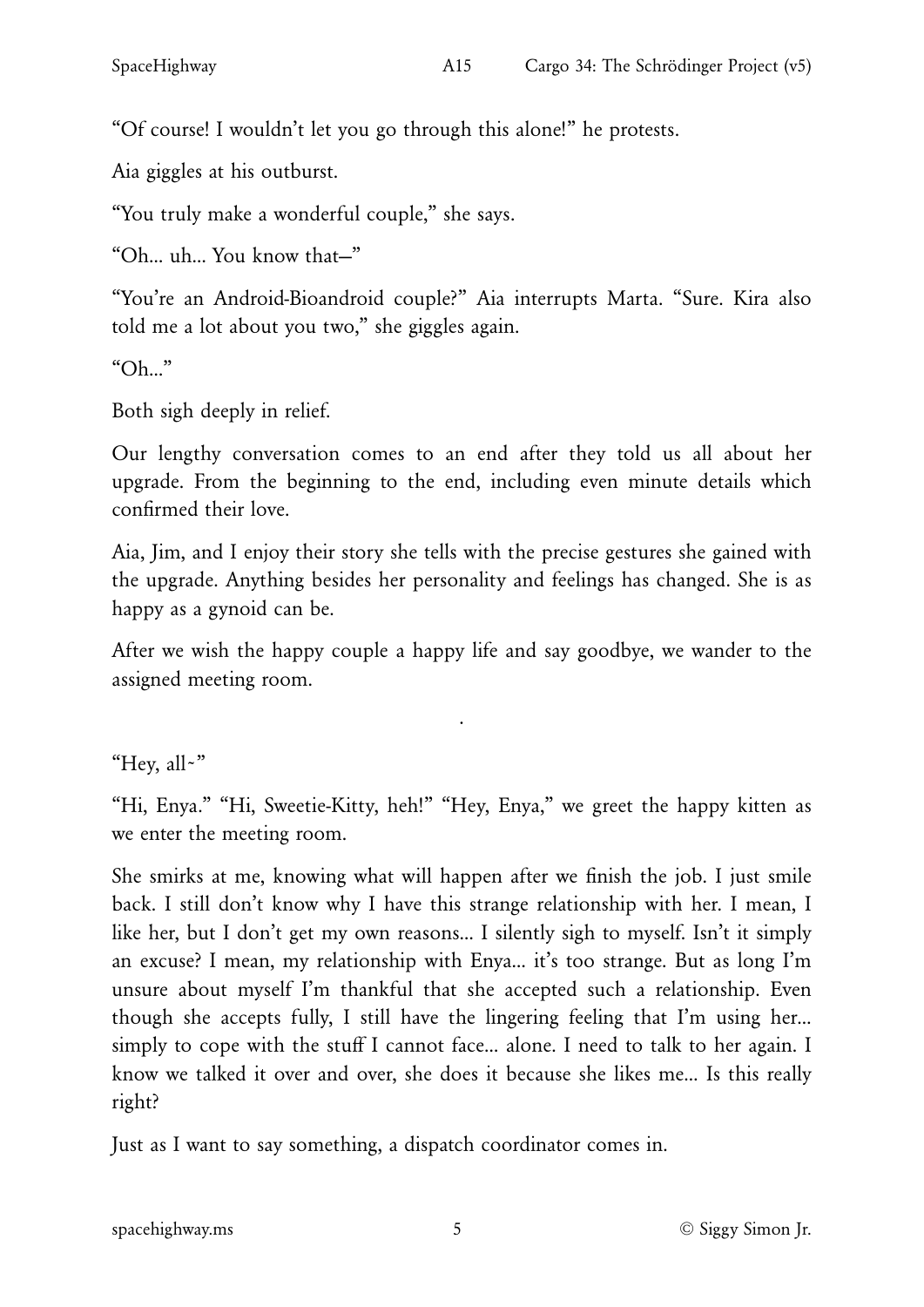"All here already? Good." She nods. "Your job is not difficult, but of secret nature."

"Huh?"

"Heh?"

"Really?"

"Yes." She nods again. "It is for a secret scientific complex."

"Secret? Is da military involved?" asks Jim suspicious.

"Oh, no, no," she negates. "This laboratory is not associated with any military force. It is private."

"Private?" asks Enya.

"Yes, don't worry."

"Then why is it secret?" asks Aia.

"Honestly, I don't know. It seems that the project is secret for now."

"Oh…" We all shrug.

"The only thing I, we, know is that the project is called Schrödinger-project."

"Shred…what?" blinks Enya.

"Schrödinger," I repeat.

"You know what it is?" asks Aia.

"I only know the name," I admit. "He was a physicist, I think… I've only heard from his thought-experiment *Schrödinger's cat*."

"Cat?" asks Jim.

"Yeah, I don't get it fully…" I shrug. "It's about a cat in a box with a poison and something radioactive… The thing is that the cat is supposedly both alive and dead at the same time…"

"Dead and alive?" asks Enya shuddering while the hair of her fur stands up.

"I don' geddit…" says Jim scratching his head.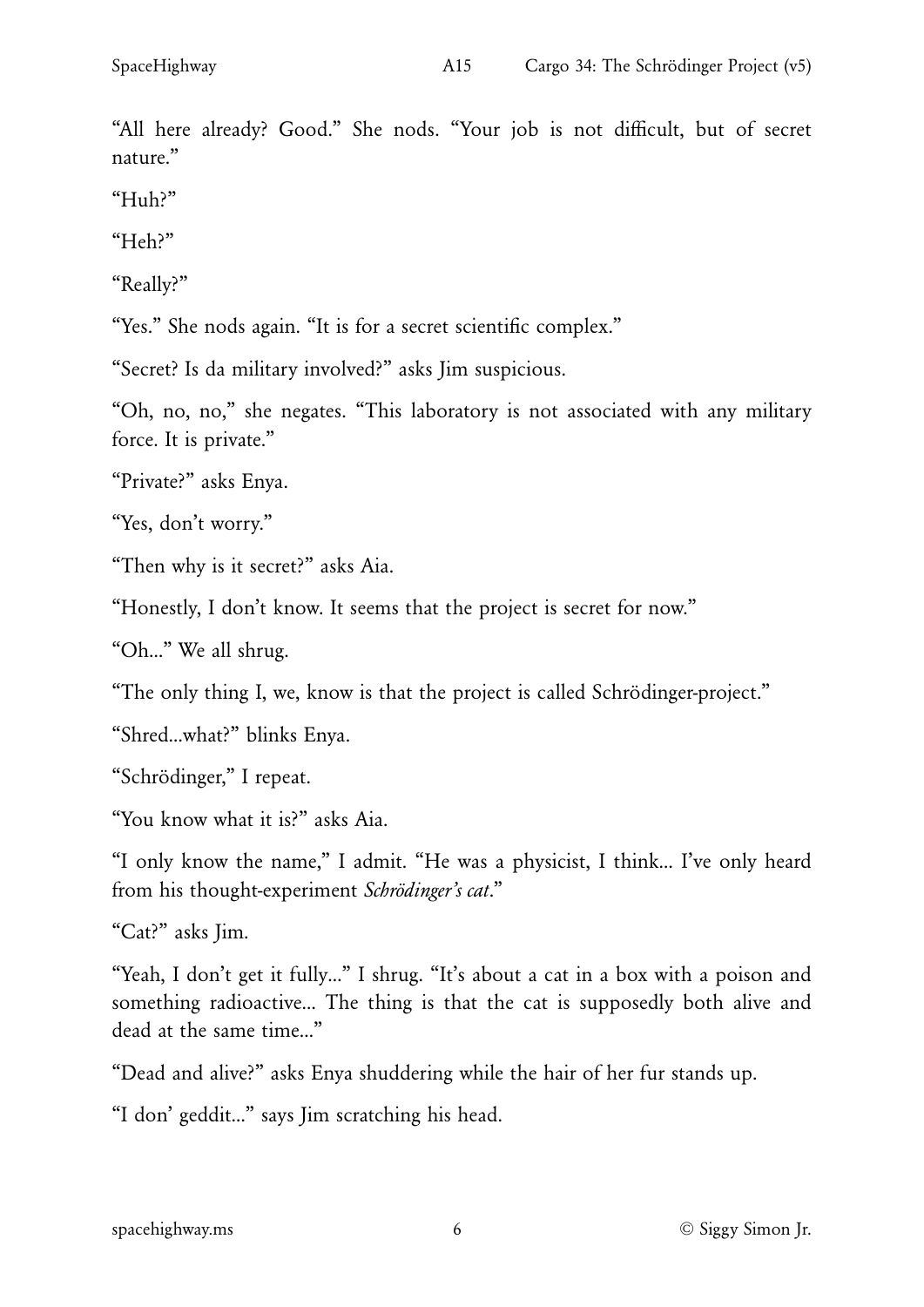"Right, I've read about it…" mentions Aia. "It's a paradox explaining an old interpretation of quantum mechanics, but that's all I know." She shrugs.

"Anyway," the coordinator interrupts us, "you have to haul forty-six holds of goods to the Schrödinger Research Station in the globular cluster Omega Centauri."

"The globular cluster?" asks Aia. "It's huge…"

"Indeed," the dispatch confirms. "The exact coordinates will be given when you arrive at the outer border of the cluster."

"That's—"

"Irregular…" Jim finishes my sentence.

The coordinator nods. "That's why we need you four…"

"Okay, whatever, let's do it," laughs Enya. "A race to Centauri?" She smirks impishly.

"Heh! Not again! I've lost already!"

We all laugh.

Maintaining roughly a two-kilometer distance between each, we follow Jim's Stampede through the Gaia-Centauri Jump.

·

«Why the hell does Jim go first?» Enya asks irritated.

«Cause imma da best?» he laughs.

«Cause he's the oldest of us Aces,» says Aia with a laughter.

"Ah, I thought because he's the slowest," I laugh.

«Kira! Ya muthafucka!»

"Hey, Jimmie, thought you're from Texas!" I laugh again.

«I am!»

"You just seemed from the Bronx…"

«Da what?»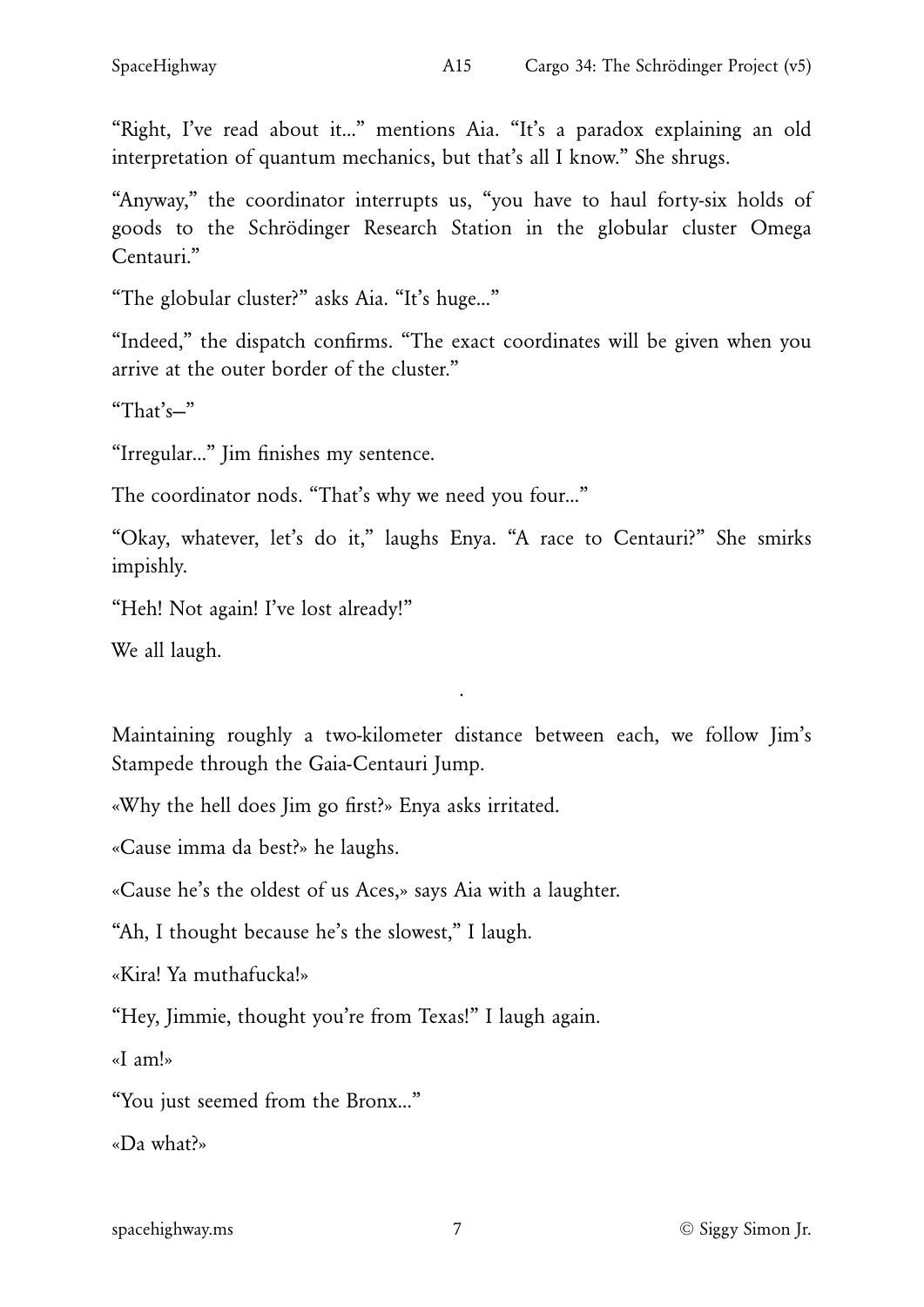«Forget it, you two! We're reaching the Alpha Centauri Gate Complex,» Aia interrupts us.

«Finally!» grunts Enya.

After four hours since leaving the Alpha Centauri Gate Complex, we reach the meeting point where we should get further coordinates.

·

«Shouldn't we receive the coordinates now?» asks Enya impatiently.

«Don't worry, Enya—»

*Bing!*

"There they are…"

«Got 'em too…»

«Yup, me too…»

«Let's roll!»

Each of us accelerates, and we keep on in parallel, with about a kilometer distance between each.

·

«Huh? Where is it?»

«Dunno, heh! Nothin' on da AR…»

«We should have reached the place already…»

"Should we be receiving further coordinates?" I ask.

«That wasn't mentioned…» says Aia.

«Then—wah!»

" $W<sub>OW</sub>$ "

We all cry out in surprise as a vast station suddenly materializes in front of us.

«What da fuck?»

«It was invisible!»

[spacehighway.ms](https://spacehighway.ms) 8 8 8 8 8 2 8 8 9 8 9 8 9 9 10 1 1 2 8 9 8 9 9 10 1 2 8 9 8 9 9 10 1 2 8 9 8 9 9 10 1 2 8 9 10 11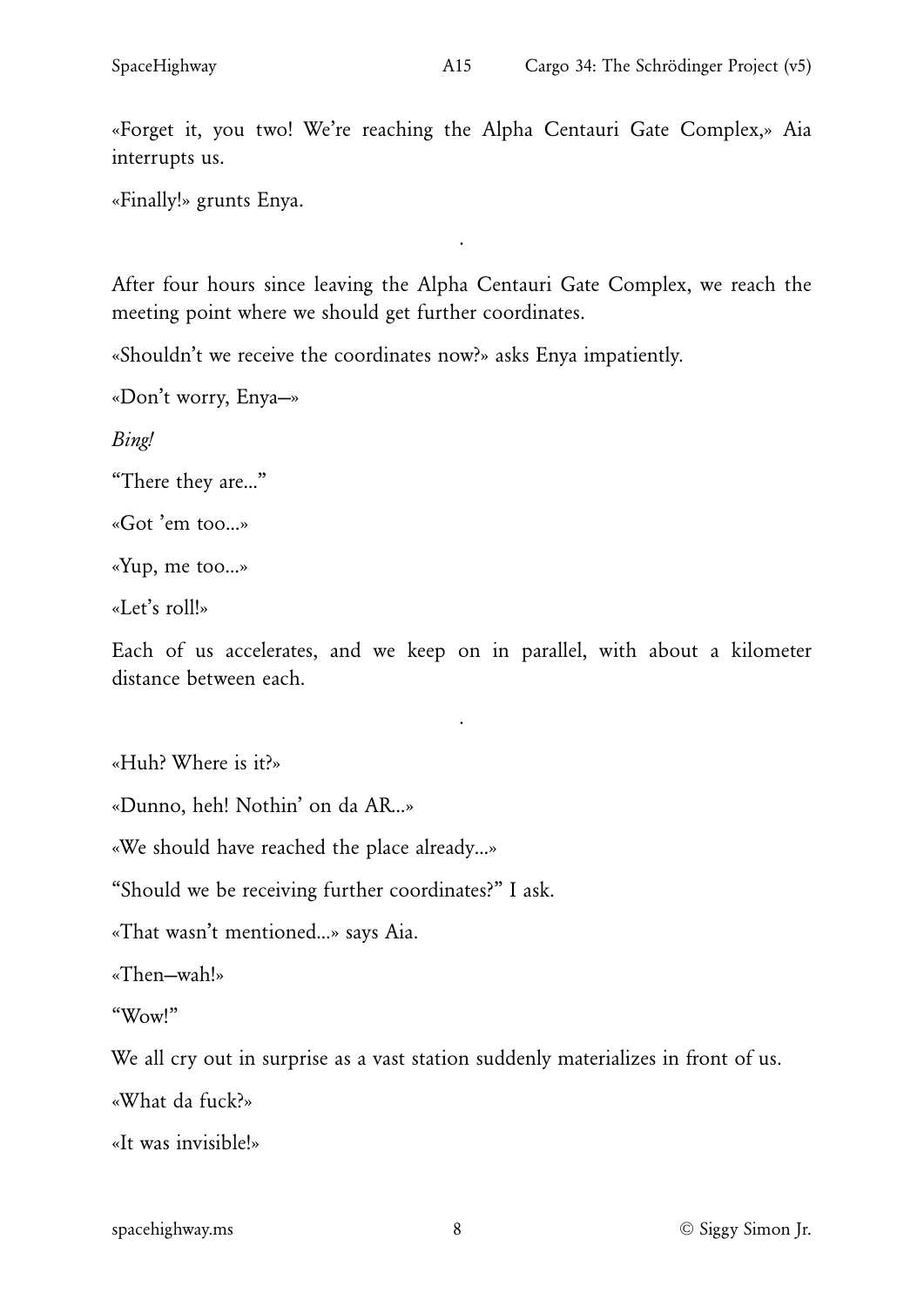«Impossible!»

"Shit! Schrödinger…" I gasp, "the cat…"

«What?»

«Dat's da cat?»

«No, you idiot! Kira meant that's both alive and dead, or both unseen and seen,» Enya retorts.

That's not what I've really meant…

Our astonishment is interrupted by the usual call from control.

Each of us is guided to a different port.

I'm received by a gynoid, clearly class A or B, without visible facial gestures and a monotone voice.

·

"Welcome, sir. Please follow me for the procedure," she informs me.

"Okay… Ah, where are my companions?"

"You'll meet them later on."

"Will we go through the manifest together?"

"No."

I don't like that. It is usual to go through the manifest together. I look at my terminal. Shit. Zero coverage.

The unnamed gynoid seems to have noticed.

"For security reasons, terminal coverage is blocked throughout the station."

Shit. I definitely don't like it.

We reach a door.

"After you, please… I insist," she tells me noticing my hesitation.

I sigh and step into the bright white room.

*Shht…*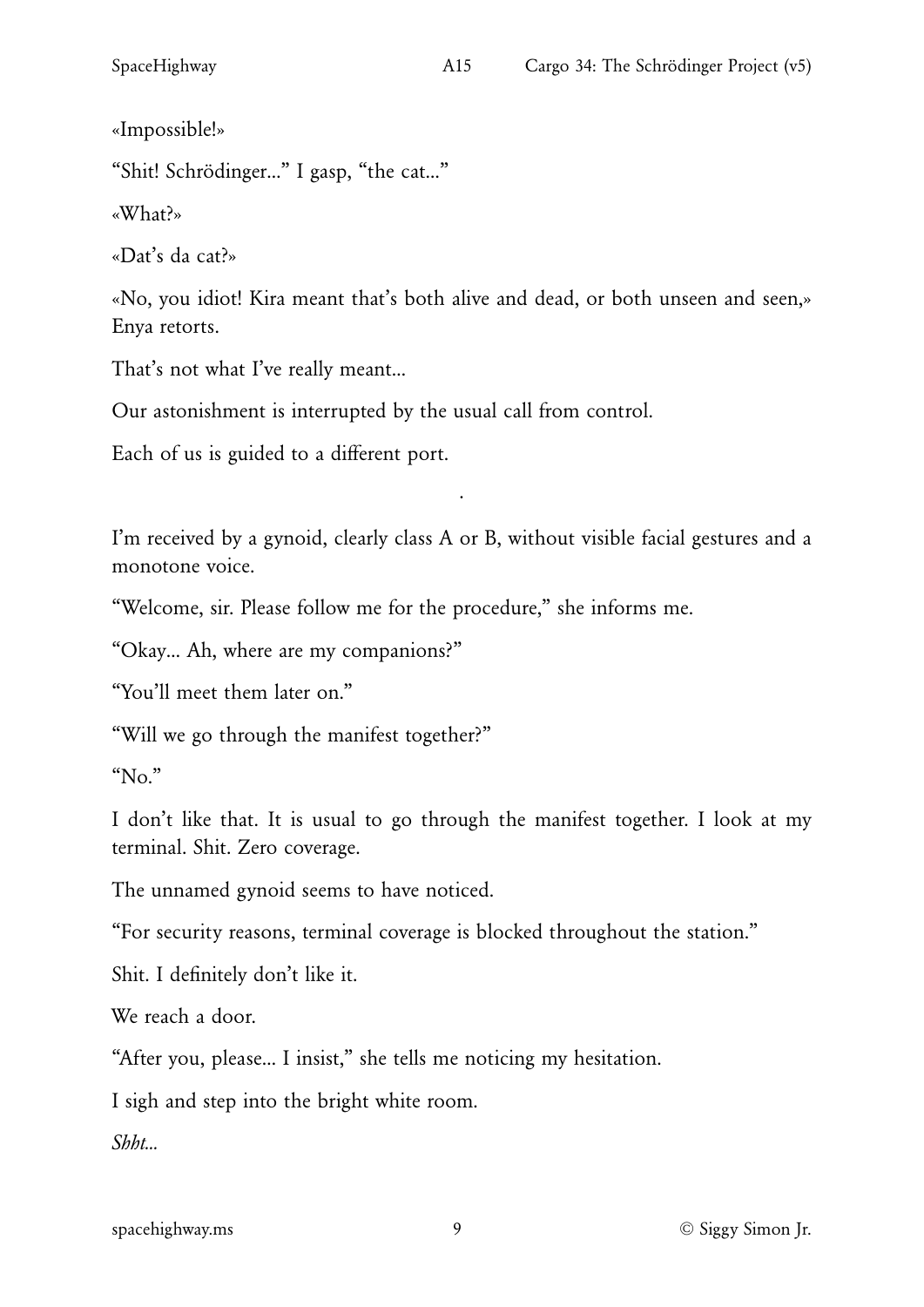#### "Fuck!"

The door closed and I'm alone…

The room is huge, I cannot see any end of it… don't fuck…

"Hey! Open the fucking door!" I hammer my fist against the closed door. Wait… there is no door! The wall is smooth without the usual marks of sliding doors! "What's going on?" I shout again.

"Calm down, sir," a sudden ominous voice comes from nowhere.

"Calm down? What the fuck are you doing?"

"I want to talk…"

"Huh?"

A Human-like figure appears from the bright light.

"Who are you?"

"I am Norber, lead-scientist."

"Why I am here? I have to confirm the manifest. And, where are my friends?"

"Your friends are safe, don't worry. You are here in quarantine."

"What? Why should I?"

"You're an Awakened."

"And?"

"You're interesting."

"What the hell?"

"Calm down, sir. I just want to talk and ask a few questions."

I sigh, what the fuck?

"Okay, let's talk, but I don't have much time."

"Good. Have a seat."

A pair of white armchairs materialize from nowhere. What the…

I sit down. Now what?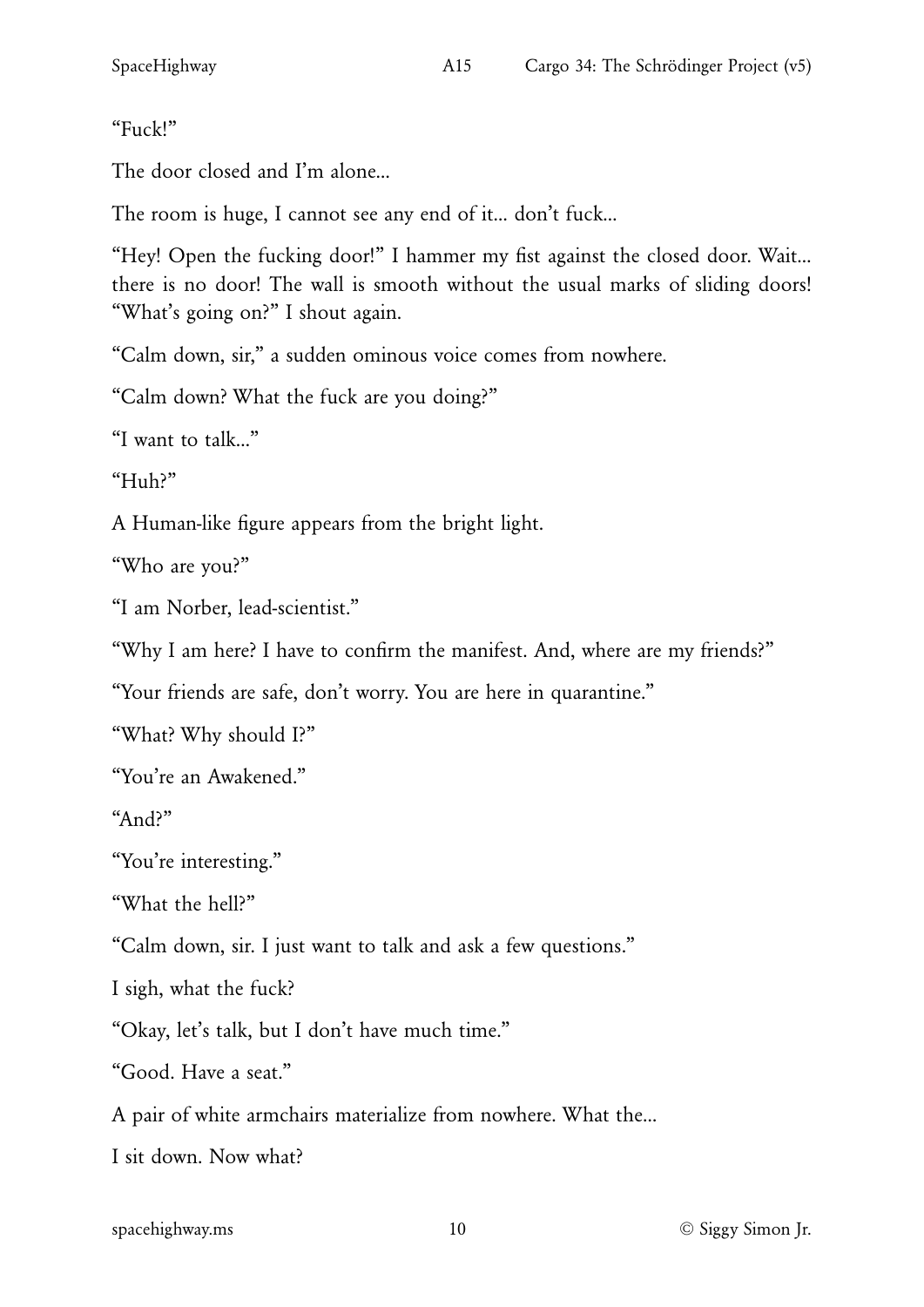This Norber sits in front of me and seems to measure me from head to toe. I definitely don't like this.

"When were you born?"

"July the fifteenth, nineteen eighty-two."

"Interesting, then you're a thousand forty-two and six months old. Really interesting." He brushes his goatee with his finger. "Where were you born?"

"Los Angeles, ancient USA; nowadays New Angles, USNA; Gaia, Sol System."

Let's hope I get out of this telling him the truth…

"Do you know physics?"

"Huh? At high school level…"

"Then, what's the variable speed of light?"

"Huh? Isn't it a constant?"

He just shakes his head.

"Explain the gravitational waves."

"I only know that we use them to guide our trucks by riding them."

Again, he shakes his head.

"What is the baryon asymmetry?"

"No idea."

"And a sparticle?"

"Dunno."

"Quintessence?"

"The Philosopher's Stone?"

"The no-hair theorem…"

"A theorem explaining baldness?"

"Do magnetic monopole exist?"

"What's that?"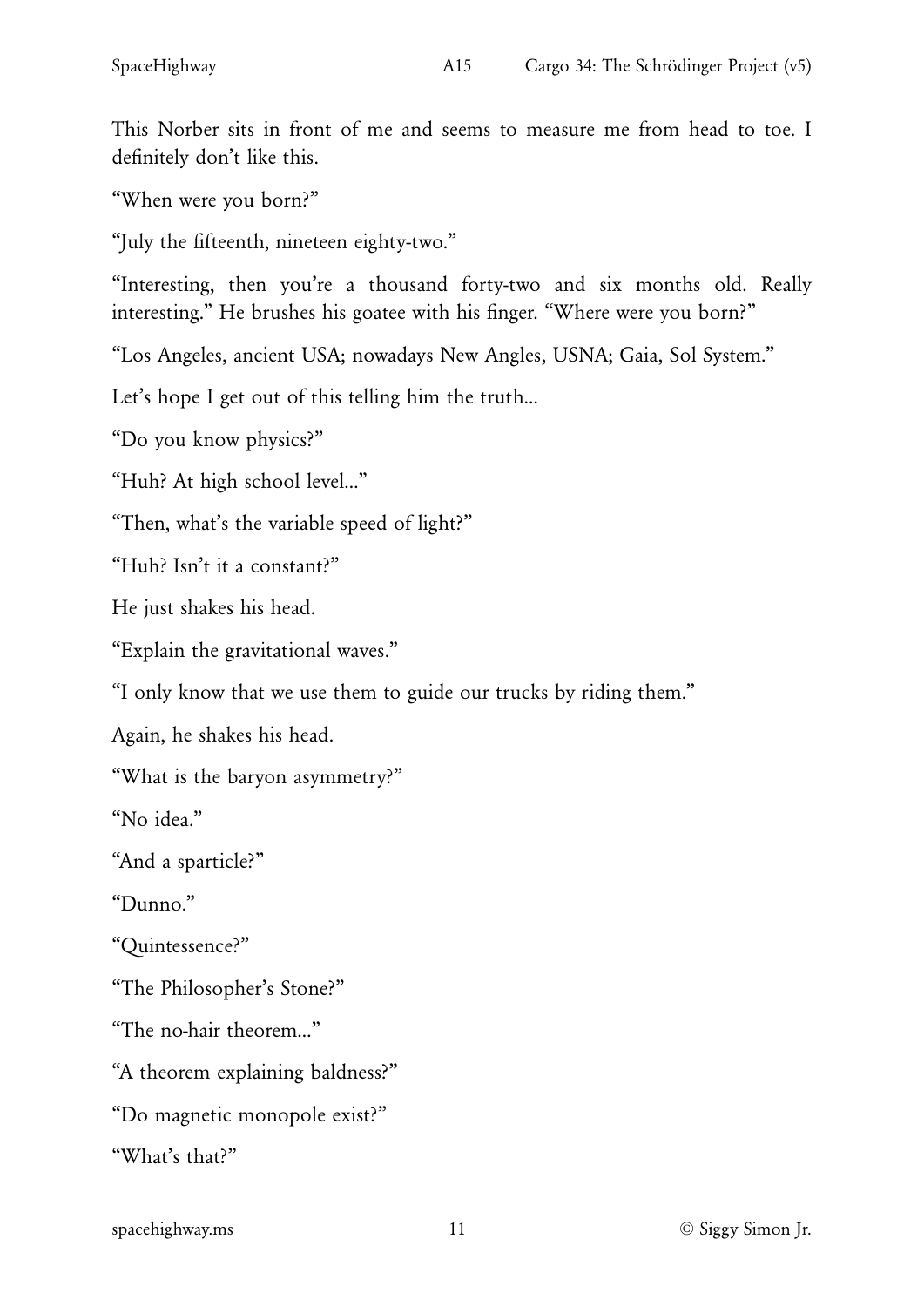"What's a quark?" "A kind of German cheese?" "And a lepton?" "Someone from a place called Leptonia?" "And the majorana fermion?" "A kind of herb?" "What is the Standard Model?" "A model which is standard?" "Which is the planck length?" "I'll need a measuring tape for that." With each answer, he shakes his head, and with each question, I get angrier. "You certainly have no clue about physics…" he finally says somewhat annoyed. "Obviously!" I shout. "I'm a fucking trucker, not a physicist." "But you're an Awakened…" "Why the hell should that mean I do physics?" "The answer for all physic-problems lay inside the Awakened." "Huh? I'm an Awakened for having been cryopreserved, not for having reached some mystical enlightenment." "The same, the same…" I blink. What the hell is this guy saying?

"Look, if you don't have some real questions, I'll go. I need to finish my job."

"You stay here, sir. I need more questioning."

"No way! I've already told you that I know shit about this stuff. I'm a fucking trucker!"

"Perhaps, his knowledge is still dormant…" he seems to think aloud. "We should find a way to awaken it."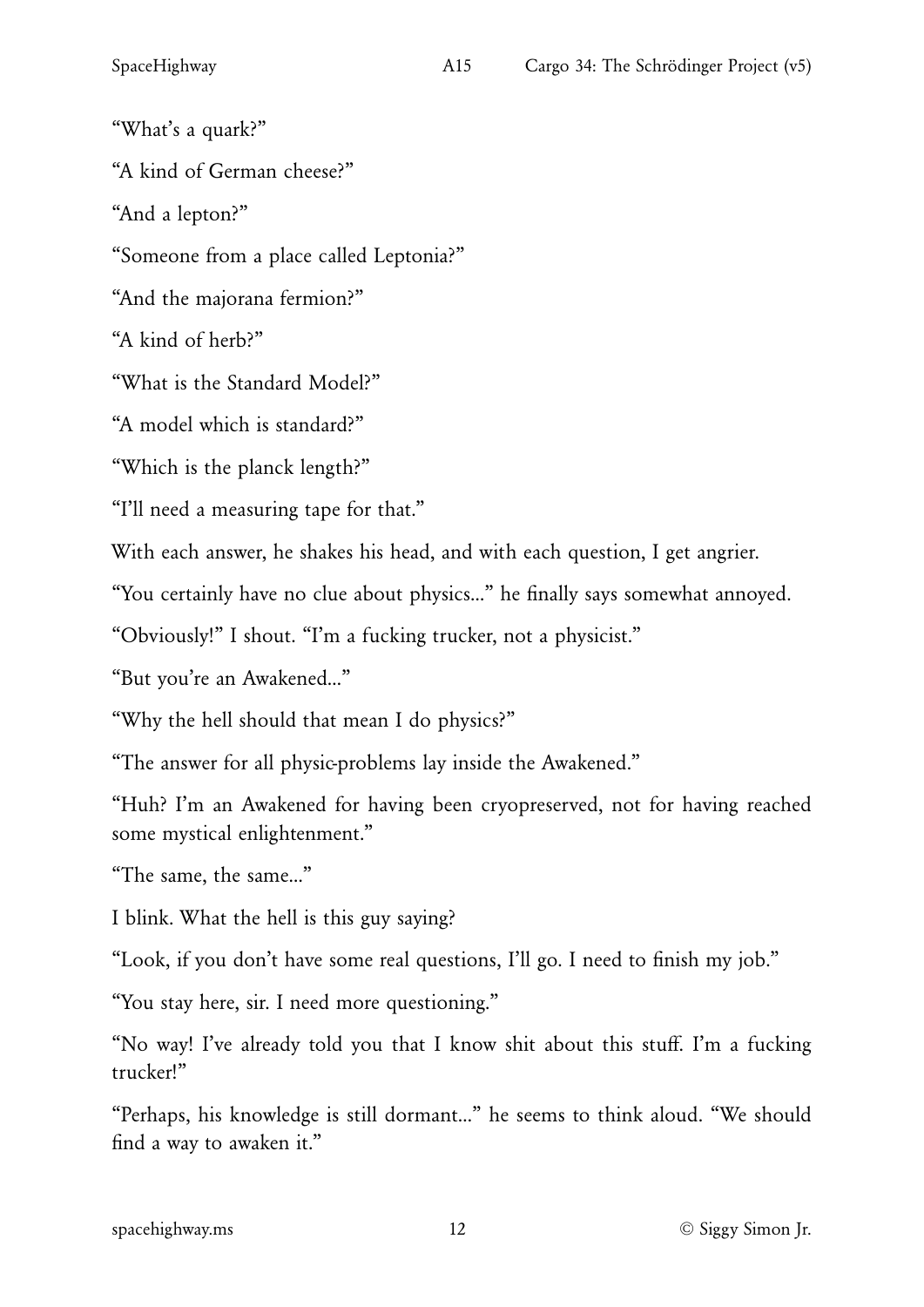"No deal. I'm out of here."

I stand up, but I'm thrown back into the armchair. Straps fix my wrists and ankles to it.

"What the fuck? Let me go, you asshole!"

"A mental trauma, perhaps? A fear? Or a physical trauma? The innate knowledge is blocked. Somewhere, inside his brain…"

"No way! Let me go!" I struggle to free myself, in vain.

"Keep calm, sir. This will not hurt you…"

"Ouch!" Something just stung me in the arm… "What the hell are you doing? Wha—"

 $\vdots$ 

I blink at the bright light.

"Where am I?"

To my astonishment, I am in front of a vast field of blooming flowers, a forest at my back.

I pinch myself.

"Ouch!"

Okay… it's me, and I am awake.

"Interesting creature…"

"Huh?"

I look up at the sudden voice. A cat…

"Not again…" I grunt.

"What do you mean?" the cat asks.

"Go back to the children's book you belong to," I hiss at the cat.

"What do you mean?" the cat repeats.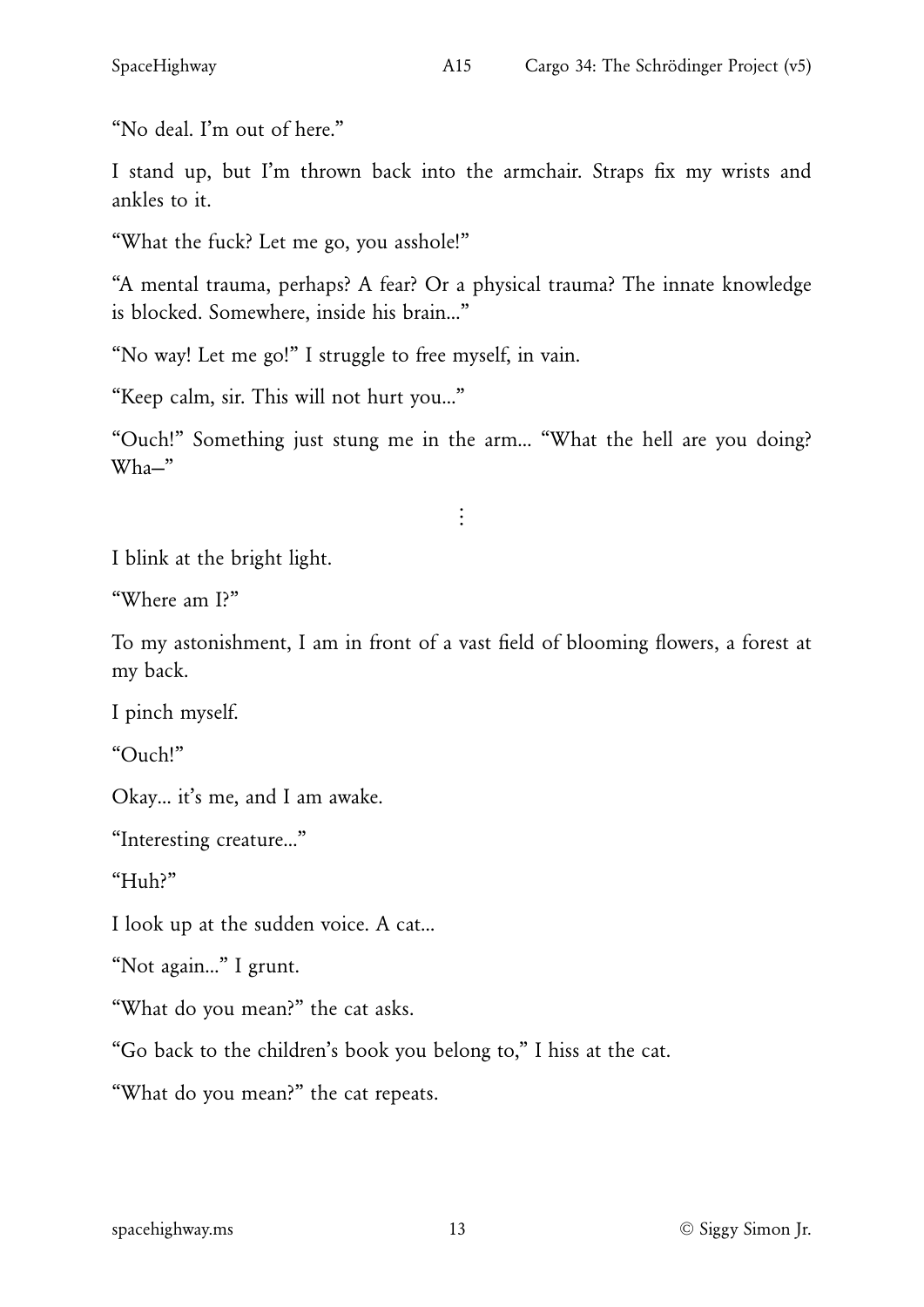"Do you think you can get into my head using cartoons from my childhood, eh? Let me out of this illusion or whatever it is!"

"Not that easy, boy…" the cat smirks.

I hate that smirk.

"Okay…" I sigh. "Now you surely tell me I have to go down the rabbit hole or some freaking stuff like that."

"Huh? How do you know?"

"For fucks' sake! I've read the book!"

"Huh?" The cat smirks again. "The rabbit hole is that way…" it points with its tail towards the right.

I turn around and find a huge cave, it wasn't there before… At least I don't have to crawl like Alice…

Fortunately, I still have my terminal, and its torch helps me illuminate the path.

"Aaaaahh…"

I'm falling!

"Motherfucking cat!"

*Plof!*

Coming back to my senses, I blink, and my eyes try to get used to the bright light.

·

Where am I now?

"Found something! Or someone!" a shout makes me turn.

No fucking way… a dwarf. And a halfling…. four of them… Two humans, an elf, and a wizard… I roll my eyes.

"Careful! His clothes are suspicious…" one of the men says.

"I'm more worried about his skin…" says the other one.

"Do you speak?" the wizard asks.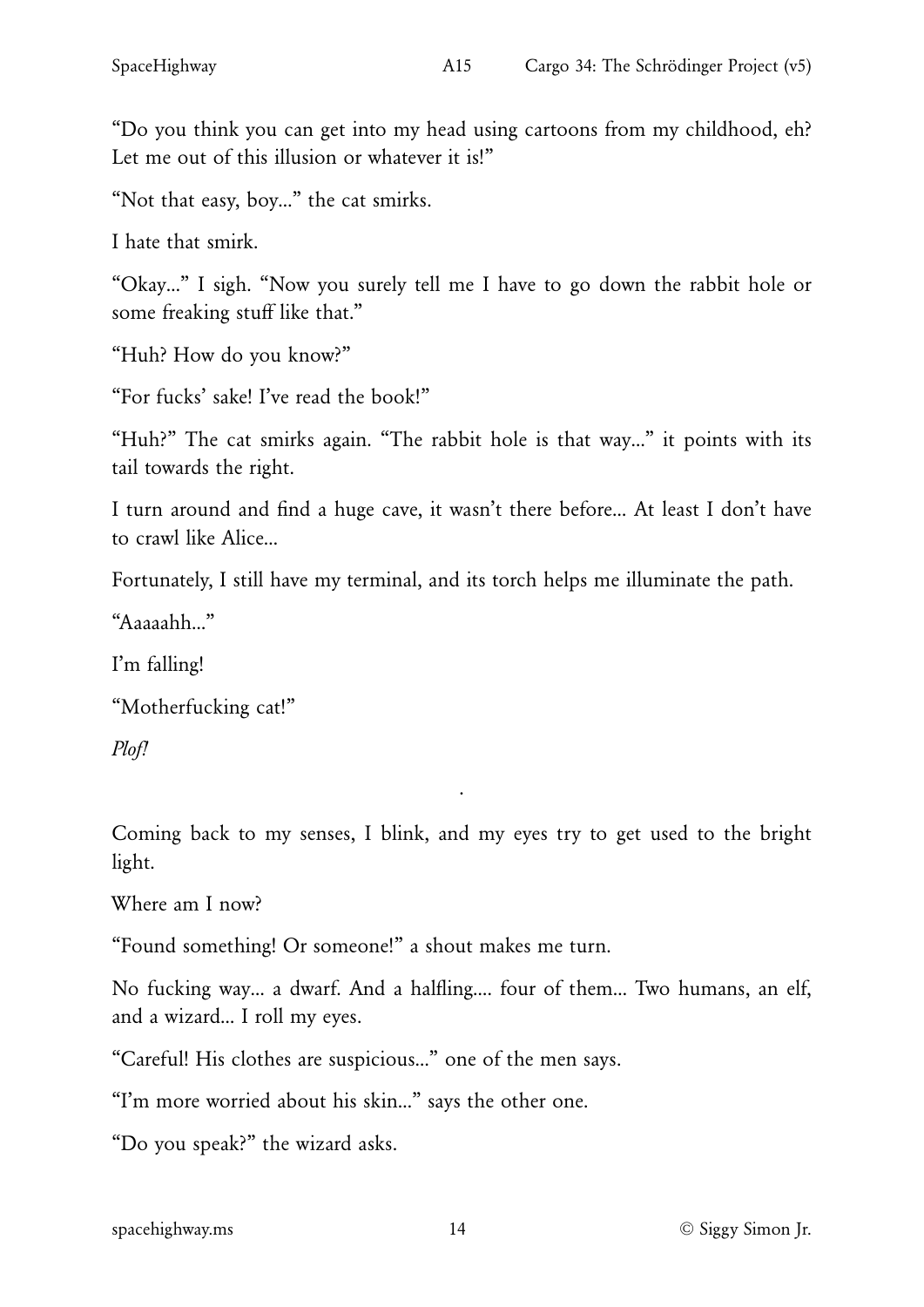"Sure…" I simply answer.

"What are you doing here?" the elf asks sternly.

"That's what I want to know, Le—sir," I correct myself.

"What do you mean?" the black-clothed man asks.

"I'm not from this story, not from this lair if you wish."

"Not from this… story? Who are you, son?" the gray wizard asks.

"Kira Matsumoto, from Gaia."

"Never heard of…"

"He might be a spy for the eye!" one halfling shouts.

"Look… I'm unarmed…" I tell them lifting my arms.

"Why are you angry, son?" the wizard asks.

"Because I am being sent from story—lair to lair to be tested or something."

"Lair to lair?" the man carrying a horn asks.

"Yeah… he or they believe that something great is hidden in my brain or the like. I've already been in Wonderland, now here, in Middle Earth…"

"You know this place?" the halfling carrying many cooking utensils asks.

"I do." I nod. "I've read your story."

"You're from the future?" the wizard asks with an astonished voice.

I sigh.

"Something the like. Being you all together, means you're going towards the Misty Mountains."

"He knows!" the redheaded halfling shouts.

"He must be a spy!" his friend adds.

"Stop it…" the wizard says calmly. "There must be a reason. His looks are truly not from this realm."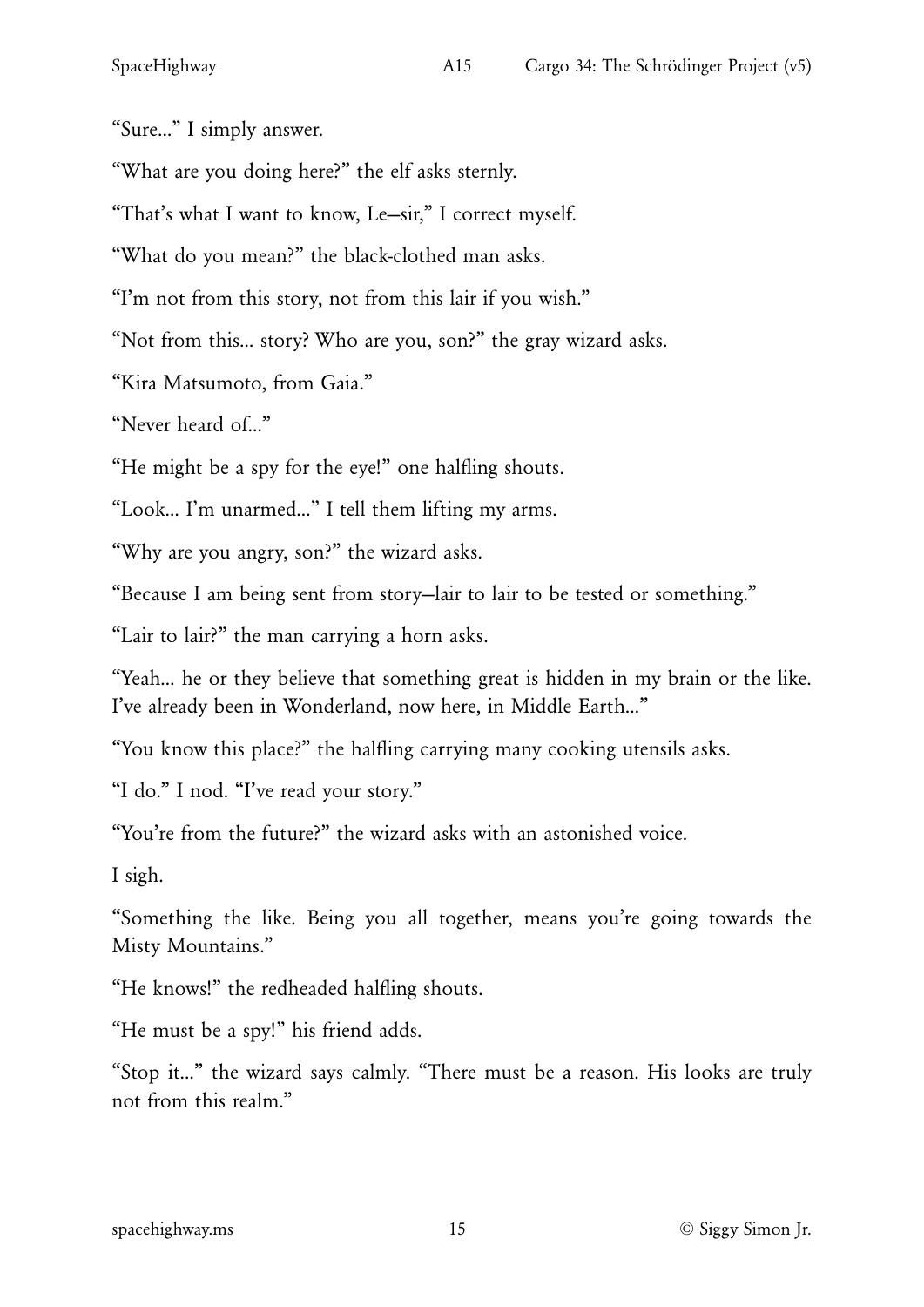"Too strange for a dark elf." The elf nods putting the arrow he had laid on his bow back into his quiver.

"I just need to find a way to leave this realm and get to next one…" I simply say.

There must be a way to get back. These illusions, or whatever they are, must be based on the books I've read or movies I've watched. Surely, they are made to confuse me and to keep me in this place. I just hope that the scientists don't mess with my brain while I'm here…

"How did you end up here?" asks the dwarf.

"I followed the rabbit hole…" I simply shrug.

"Perhaps you need to enter another one," he laughs.

"Should we take him with us?" one of the halflings asks.

"The ring-bearer should decide," the wizard says.

I look at the ring-bearer. He looks just like I have imagined him for all these years. He seems to ponder.

"Yes…" he finally says. "Come with us."

"It's better to keep an eye on me, right?" I ask back with a smirk.

"Okay. Let's go over the mountains…"

"You're still going over it?" I ask.

"Yes…"

"You won't be able, the white wizard will block your way on the mountaintop."

"How do you know?" the man with the horn shouts.

"I've read your tales…" I simply say. Let's alter the story a bit. I need to get out of here.

"Then through the mines!" laughs the dwarf.

"Not helpful either." I shake my head. "You, sir dwarf, wouldn't like it."

"What!" he screams angrily. "You will be received like kings!"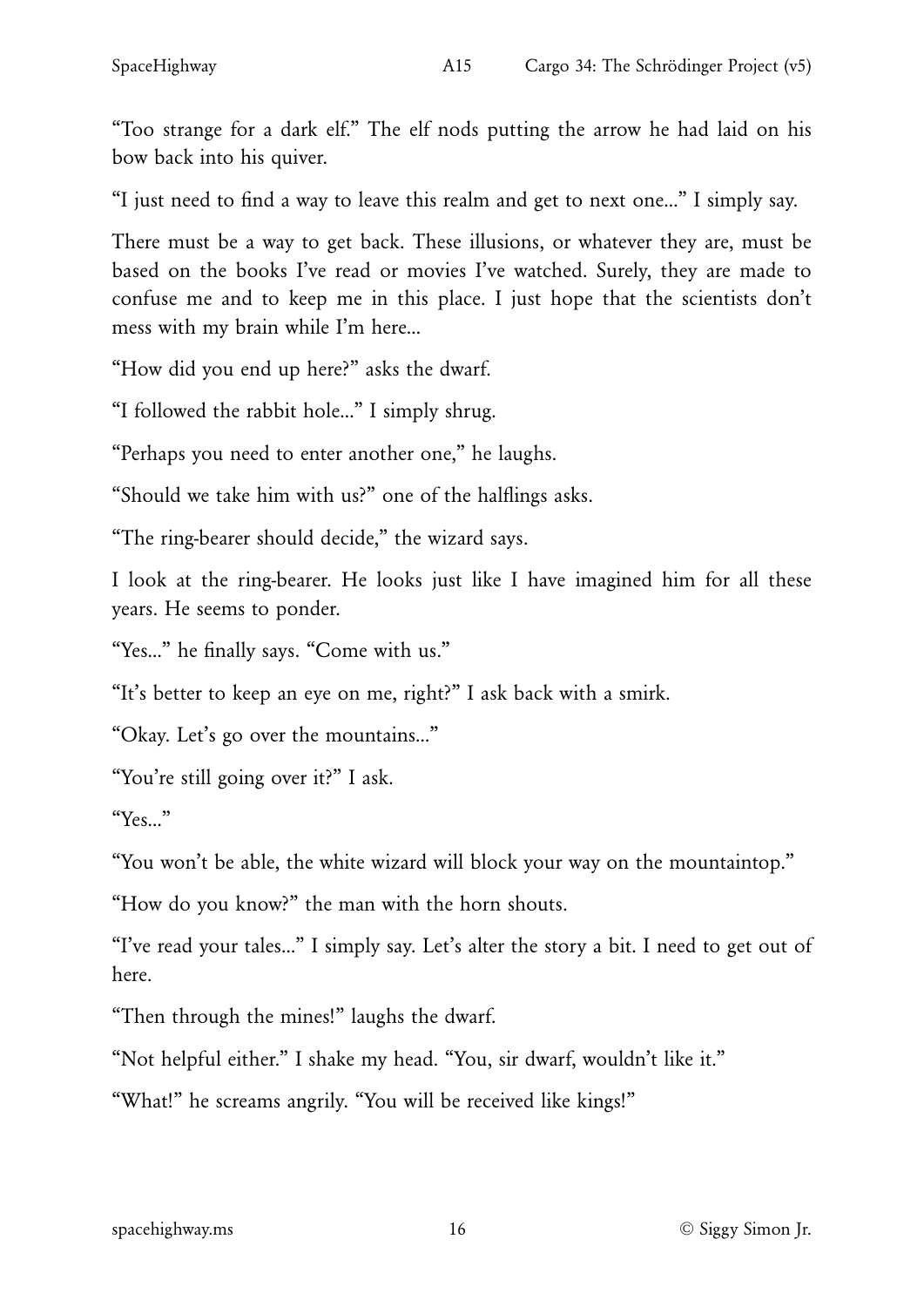"Not anymore, sir dwarf," I sigh. "Oh!" The company looks at me. "Perhaps, I can draw the white wizard's attention by entering the mines, and you can go over the top."

"Why would you do that?" the elf asks.

"I need to go down another rabbit hole, I guess." I shrug. "And you wouldn't like to cross the mines, it's too dangerous."

The gray wizard nods. "Right he is."

We reach the entry of the mine. They accompanied me till here even if I pressed them to go up…

·

"How do we enter?" one of the halflings asks.

"It's a riddle," I explain.

"*Ennyn Durin aran Moria. Pedo mellon a minno*," reads the wizard.

"What do we have to do now?" asks one of the hungry halflings.

I stand in front of the door and say, "*Mellon*!"

To their surprise, the door opens.

"How did you do that?" asks another halfling perplexed.

"I said, I've read your story," I simply say and enter.

Right… This is a tomb… bodies lay everywhere.

At this moment, one of the halflings is being attacked by the Watcher… Shit! I forgot about him.

They free the halfling, and we run into the mine. Shit…

The story follows its course without being able to change anything… Just that this time I am involved too… What a headache!

·

Each time I warn them, they precisely do what was scripted… and now we're facing the fucking Balrog!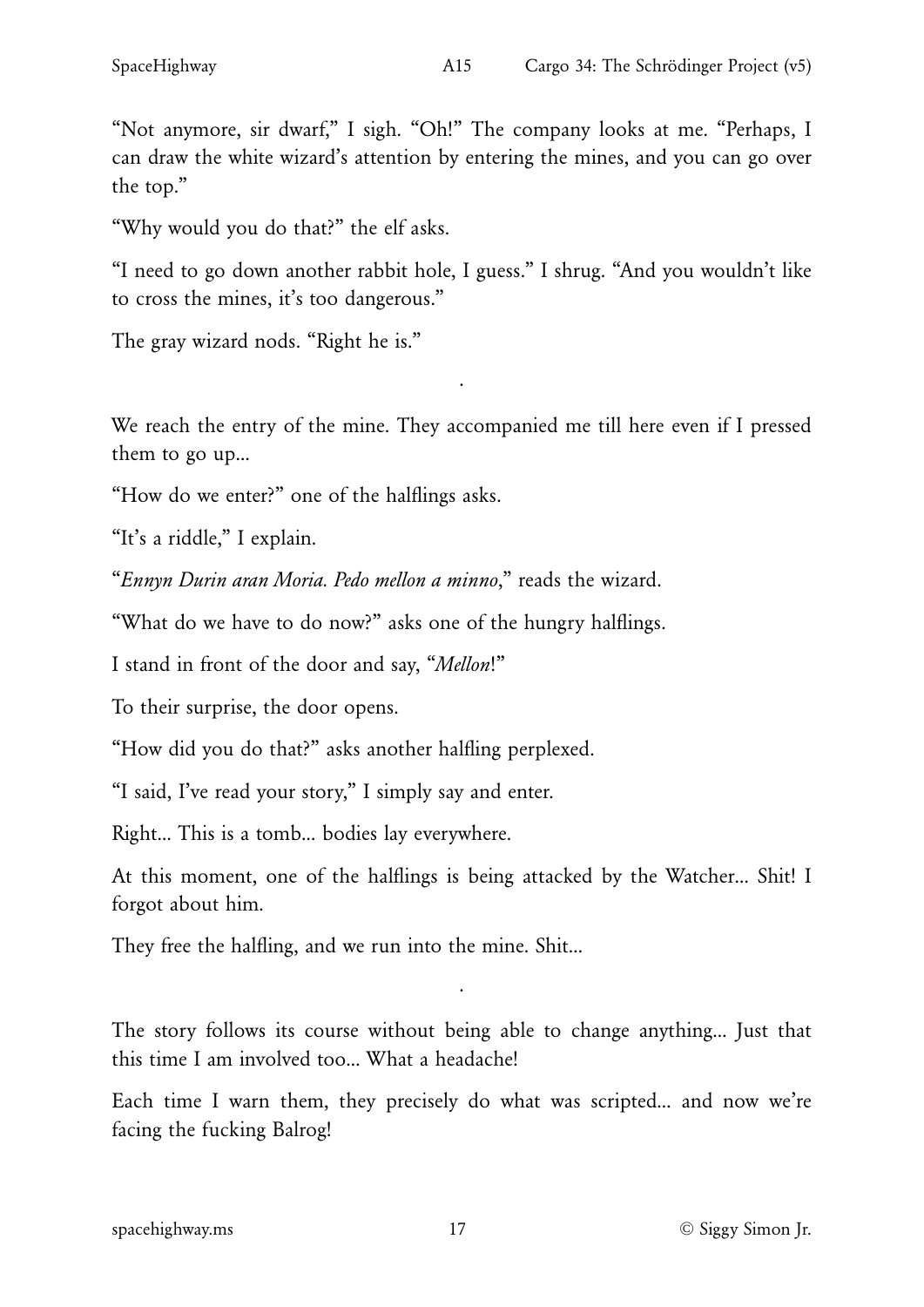"You shall not pass!"

I roll my eyes. Oh! That's it!

I sprint forwards and jump at the Balrog, I take my terminal out of my jacket, turn the flash of the camera on and… take a picture.

The blinded Balrog stumbles and falls down the chasm. Oh yeah! Nice pic!

"Uooooh! Shiiiit!"

I falling!

In front of me, both the wizard and the demon still fight while falling down…

I'm blinded again… time to visit another realm…

Okay, where I'm now?

A city. A modern sci-fi city… but a dark one. Okay, in which cyberpunk story I'm in now?

·

I hear a fast-moving vehicle approaching…

"Fuck!"

I jump out of its way.

"Damn! Don't stand on the road!" a voice shouts after the bike stopped.

A guy gets off the bike, he wears a katana on his back.

He looks at me and blinks.

"You're Japanese, right? Just a bit dark…" he says. "I'm Hiro."

"I'm Kira," I simply answer.

"You look out of place," he says inspecting me. No shit, Sherlock.

"Yeah, I am." I nod. "Is there any rabbit hole or precipice near? I have to go to the next story."

"Huh?" He seems to be confused. "What are you talking about? Thinking of suicide or what?"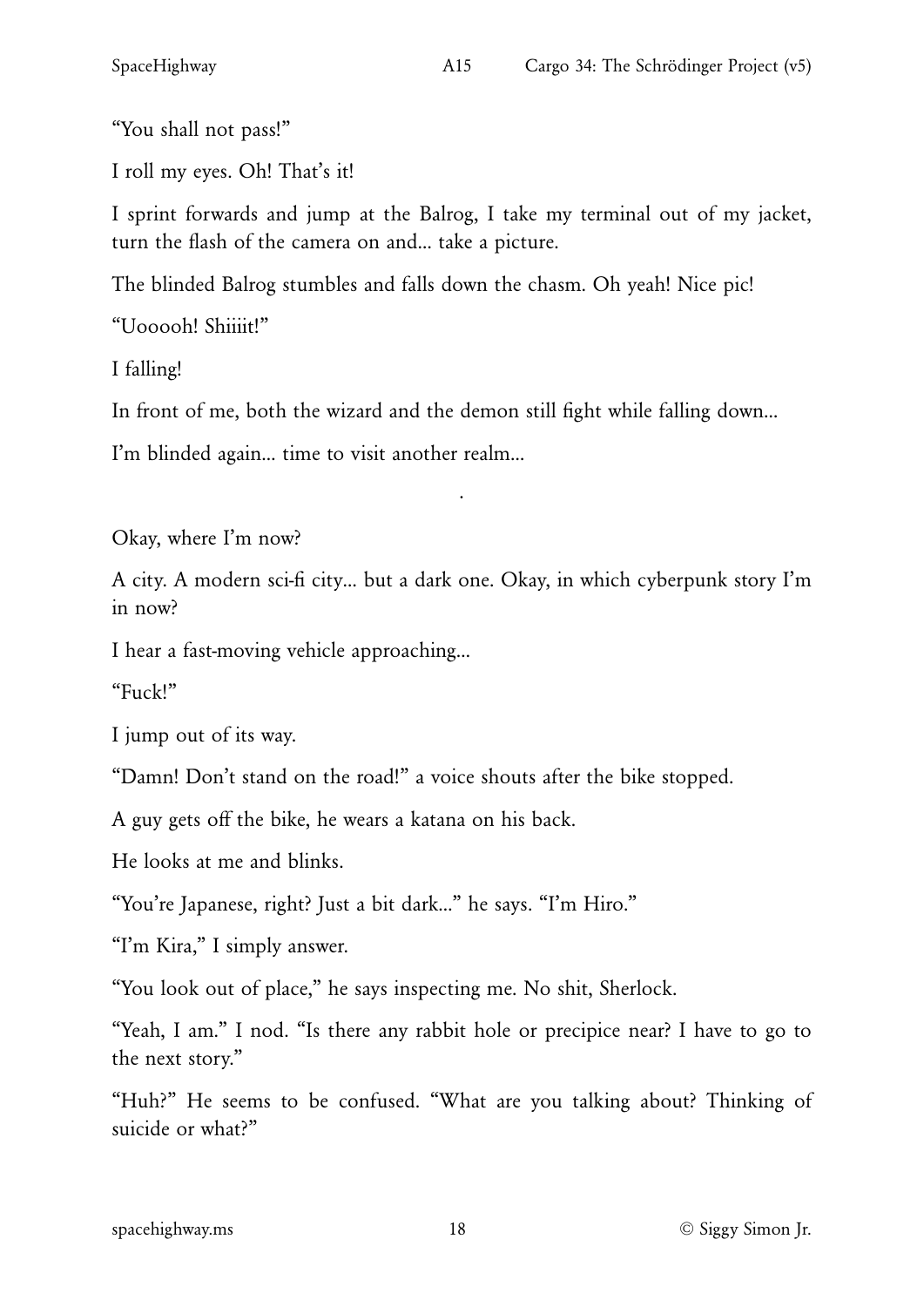"Nope, I just don't belong here and have to go to another place. I'm being pushed from one place to another because some lunatics are trying to access my brain."

"You mean the *me*-virus? Snow Crash? How do you know about it?"

I sigh.

"I've read your story…"

"I'm famous?" he laughs.

"Yeah." I nod. "At least where I'm from."

"Cool!" he laughs again. "Come with me. Perhaps, I know a place. Let's go to the Metaverse."

"Okay…" I simply shrug and follow the flow.

On his bike, we rush to an apartment block.

Inside his apartment, he hooks me up to his spare terminal.

"Welcome to the Metaverse!" Hiro laughs as my avatar materializes.

"Nothing fancy…" I say looking around.

"Huh? This is top-notch! You'll never see something more futuristic than this!"

·

"Sorry, I've been in more futuristic places before… on several alien stations…"

"No way!"

"So, where is the rabbit hole? In the Black Sun?"

"How do you know that place?"

"I told you, I've read your story."

"Okay, okay… let's see…"

The Black Sun… let's see. Hiro still has his katana on his back. "Who are you? You can't enter here!" a huge doorman stands in our way.

·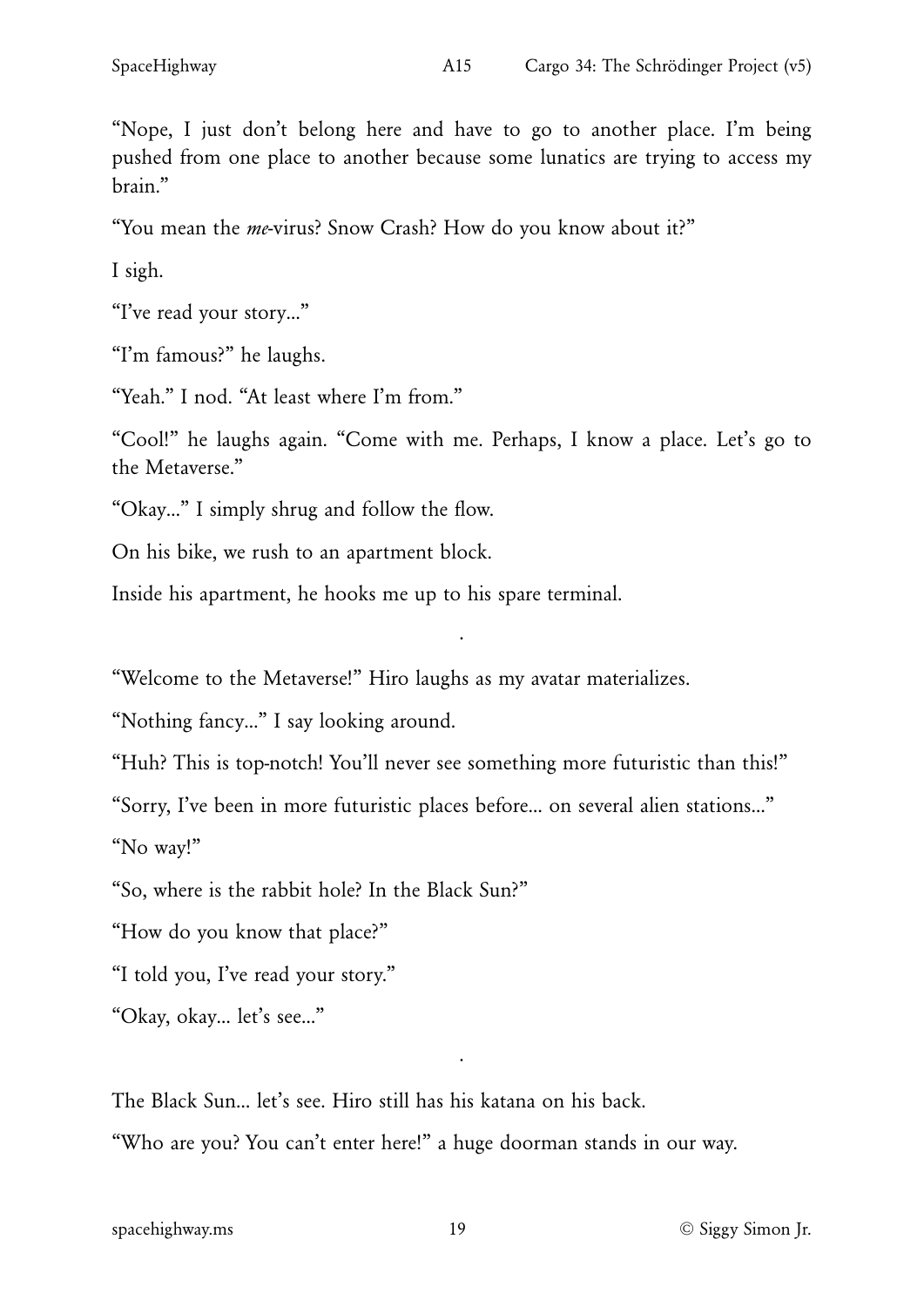"Meeting with Enki," I simply state and push forward.

"What? Who are you?" he takes a defensive stance, and I punch him good.

He falls down.

"Hey! How do you do that? You can't harm avatars in such an easy way!" Hiro shouts.

"Dunno," I simply say and enter the club.

Another flash!

I'm in a disco, holding a white card. 'Follow the white rabbit…' Okay… I sigh.

·

"You're the one?" a girl in black leather asks.

"Possibly…" I shrug.

"Come with me…" she simply says.

"Okay…"

A car chase and extracting a strange creature from my belly hole later…

"You take the blue pill—the story ends, you wake up in your bed and believe whatever you want to believe. You take the red pill—you stay in Wonderland, and I show you how deep the rabbit hole goes," the black guy says holding both pills in front of me.

Without a flinch, I take the red pill and swallow it.

"Aaargh!" I scream in agony. How the fuck did the protagonist of this movie survive that?

·

I blink… okay, where the hell I am now?

A huge white room… with a single massive black monolith in the midst.

I sigh and wander towards the monolith. I touch it, and I'm sucked into it. At least, a fast one….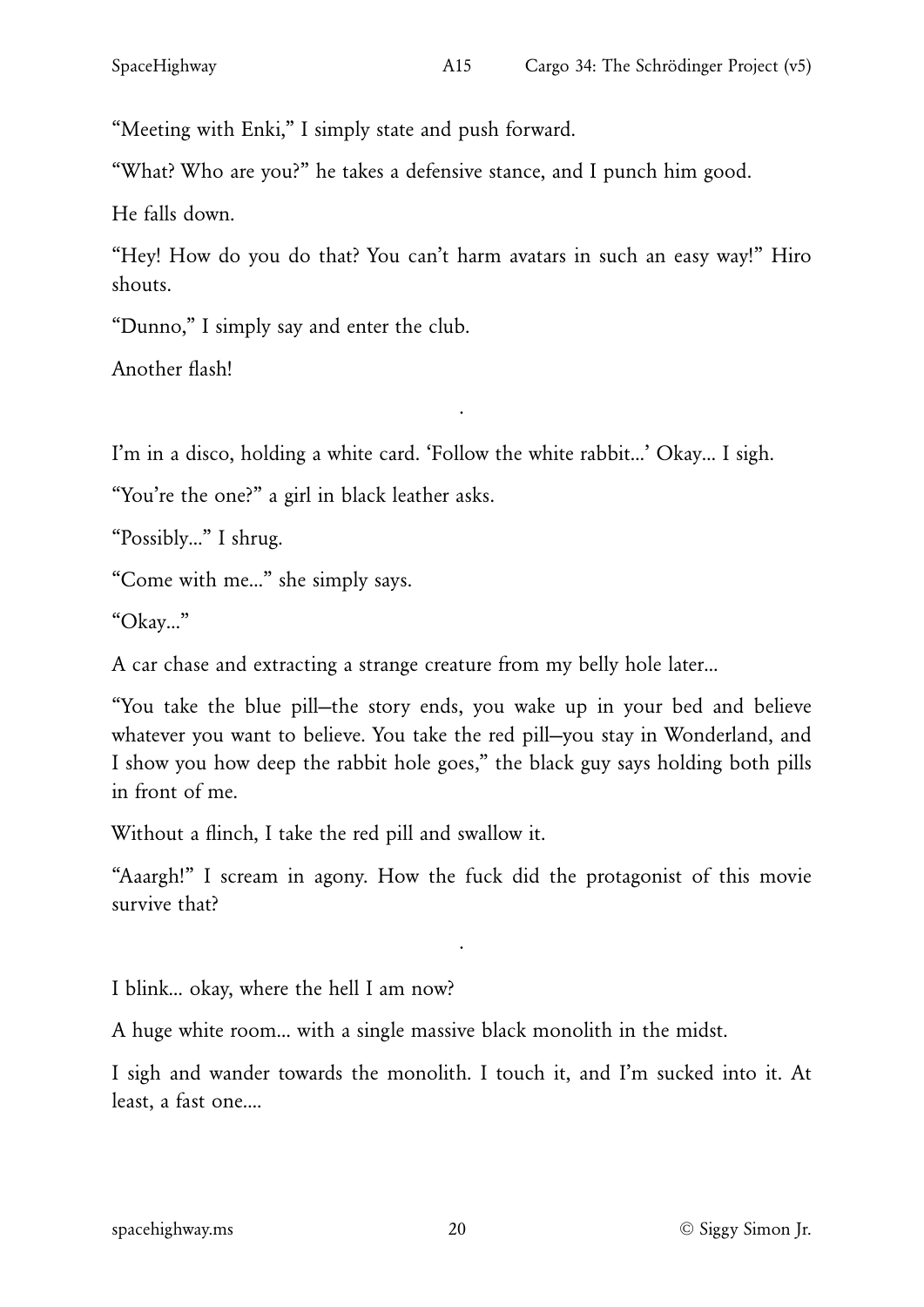Where am I now?

Okay… a blue police box. Nothing strange. Bet it's bigger inside…

"Do you need something?" a voice asks at my back. "I'm afraid the phone is broken. If you need to contact the police—"

·

I turn around and grin.

"No need for the police, I just need to meet *the* Doctor."

"*The* doctor?" the tall guy asks. "Me?"

"Yeah. I'm a traveler, like you. Just that I'm traveling from one story to another. Perhaps, your Type 40 capsule can help me to go to the next one."

"How do you know?" he asks me suspicious.

"Ah, don't worry. I'm not on your toes to recover it. Your story is famous from where I come from."

"My story? You said you travel through stories?"

"Yeah, the like. Let's say I'm from another universe, the Earth is called Gaia. We live in harmony with many other species, and I work as a trucker, a hauler of goods between civilizations."

"Intriguing. Then, you think my… ship can help you?"

"I'm not sure… I've come here through a monolith. Before that, through a rabbit hole, I fell down a chasm with a wizard and a demon, went through doors, even swallowed a pill. Surely your… ship could be a further catalyst."

"Intriguing. But…"

"I won't touch anything. I know you won't have more than one companion at once…"

I think he is the doctor from the first series…

"Right… You know me well. Let us try."

The police box opens by his command, and I look into it. Yup! Quite old.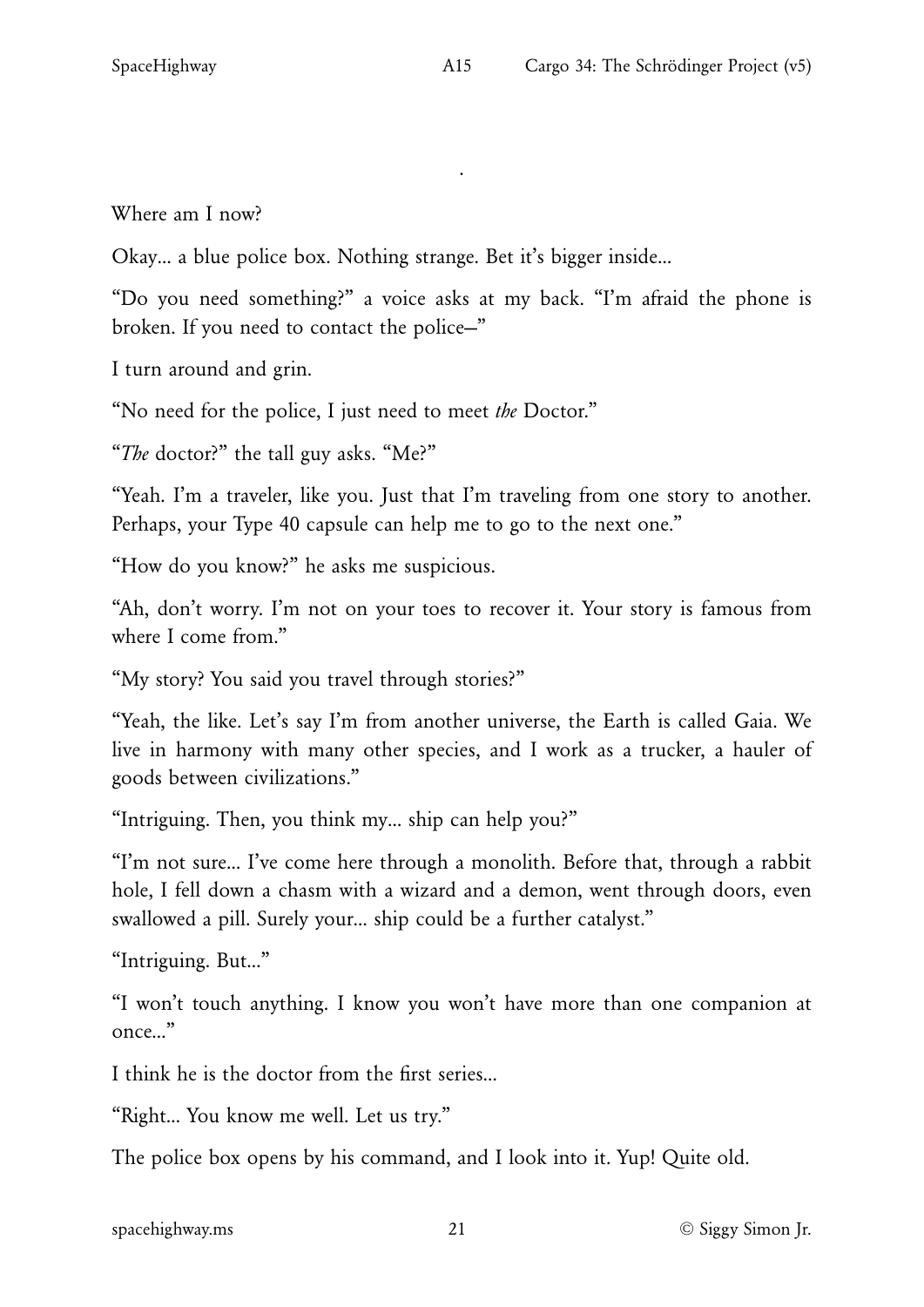I take a breath and step into the… ship.

*Flash!*

"Okay! Here we go! Thanks, Doc!"

I awake again…

At least these assholes don't send me into a porn movie…

A sandy place… a small town… two suns. Okay. I know where I am. How do I get out of here?

·

"Hey, you!"

"Huh?"

"You are suspicious!" a trooper in white shouts at me.

"Shit…"

"Stop!"

I run away from the stormtrooper.

Where? Ah!

I rush into a cantina.

Shit! No flash… I enter the rough establishment filled with rough people. Damn. At least there are aliens… I smirk at my elation to meet aliens.

I look around.

Oh! There, at a table, four people making a deal. One of them is a gray-haired old man wearing a brown robe with a hood, and another one is a hairy alien.

"…made the Kessel Run in less than twelve parsecs," states the middle-aged guy.

"Sorry, a parsec isn't a time measure, but of distance," I intervene.

"Who are you?" he asks sternly while his companion growls something unintelligible.

"Kira. Are you making a run out of this place? I'm in."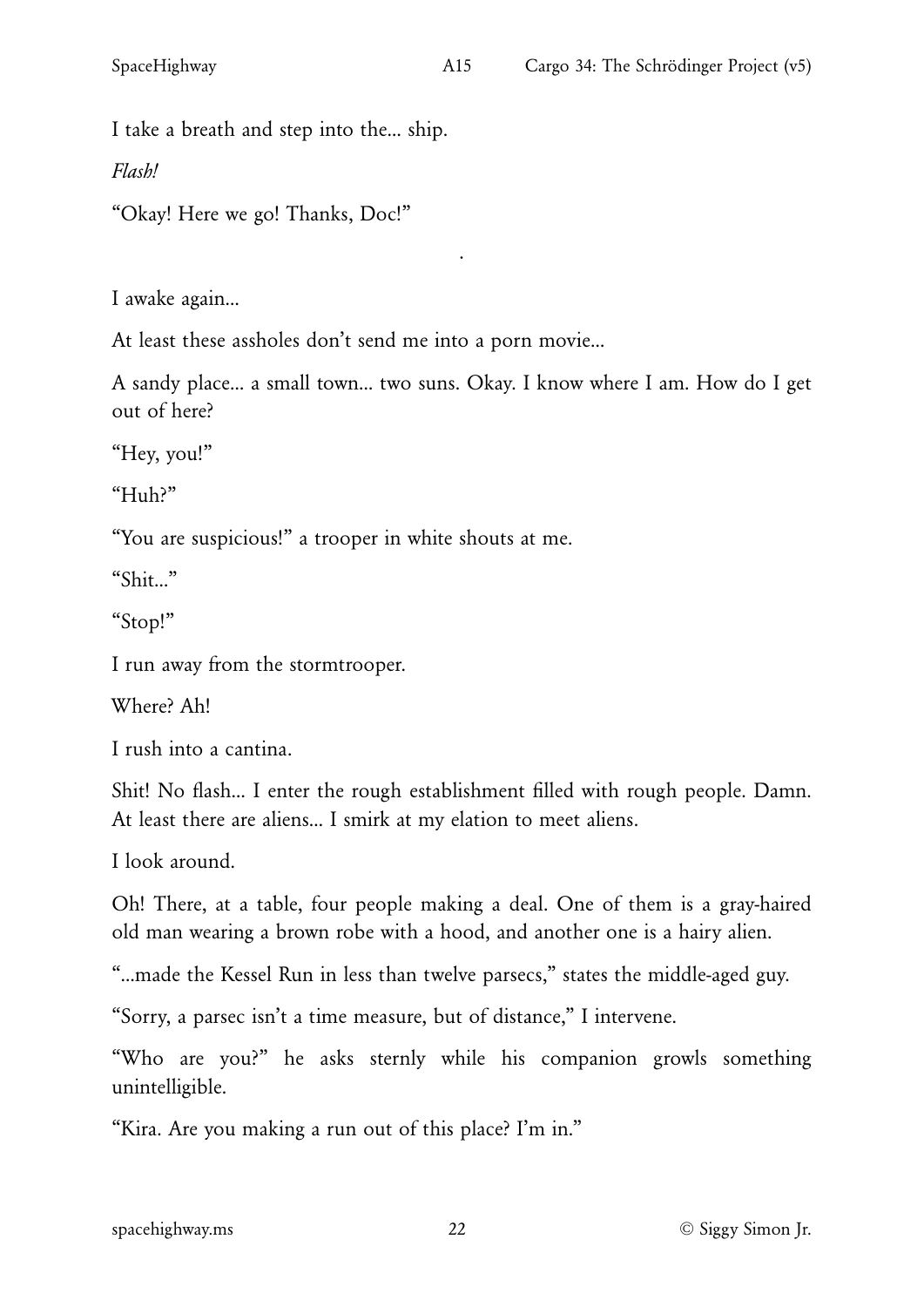"Wait… how do you know we're leaving?" the old man asks.

"I'm from another place, and I know your story. You're running from the empire. Your droids are hidden outside."

The old man slowly waves his hand in front of my face.

"You'll forget all that."

"Sorry…"

 $"H<sub>11</sub>h$ <sup>"</sup>

"Seems that the powers not from my place won't affect me…"

"Strange creature…" he simply says. "No ill intent I perceive from you."

"I wouldn't. Your story has always fascinated me. I just need a way to get out of here and rejoin my comrades."

"What are you?" the youngster asks.

"Trucker. I haul goods from one place of the universe to another. But in another dimension, if you will."

Suddenly, an alien taps on my shoulder.

"Yeah?"

"You! You touched me! Nobody does!"

"Huuuuh?" I glare at him while he wields a short weapon.

I skip to avoid his stabbing motion and swiftly punch him into his side. "Ugh!" I turn on my heel, duck, and drive my elbow into his stomach. The guy collapses on the floor.

" $W_{\text{OW}}$ "

"Nice movements."

"We should get going," I tell them. "I saw several stormtroopers outside."

"Okay, you're in. Let's move," the elderly guy says.

"Ignore the stormtroopers!" I shout. "They never hit their target! Just run!"

·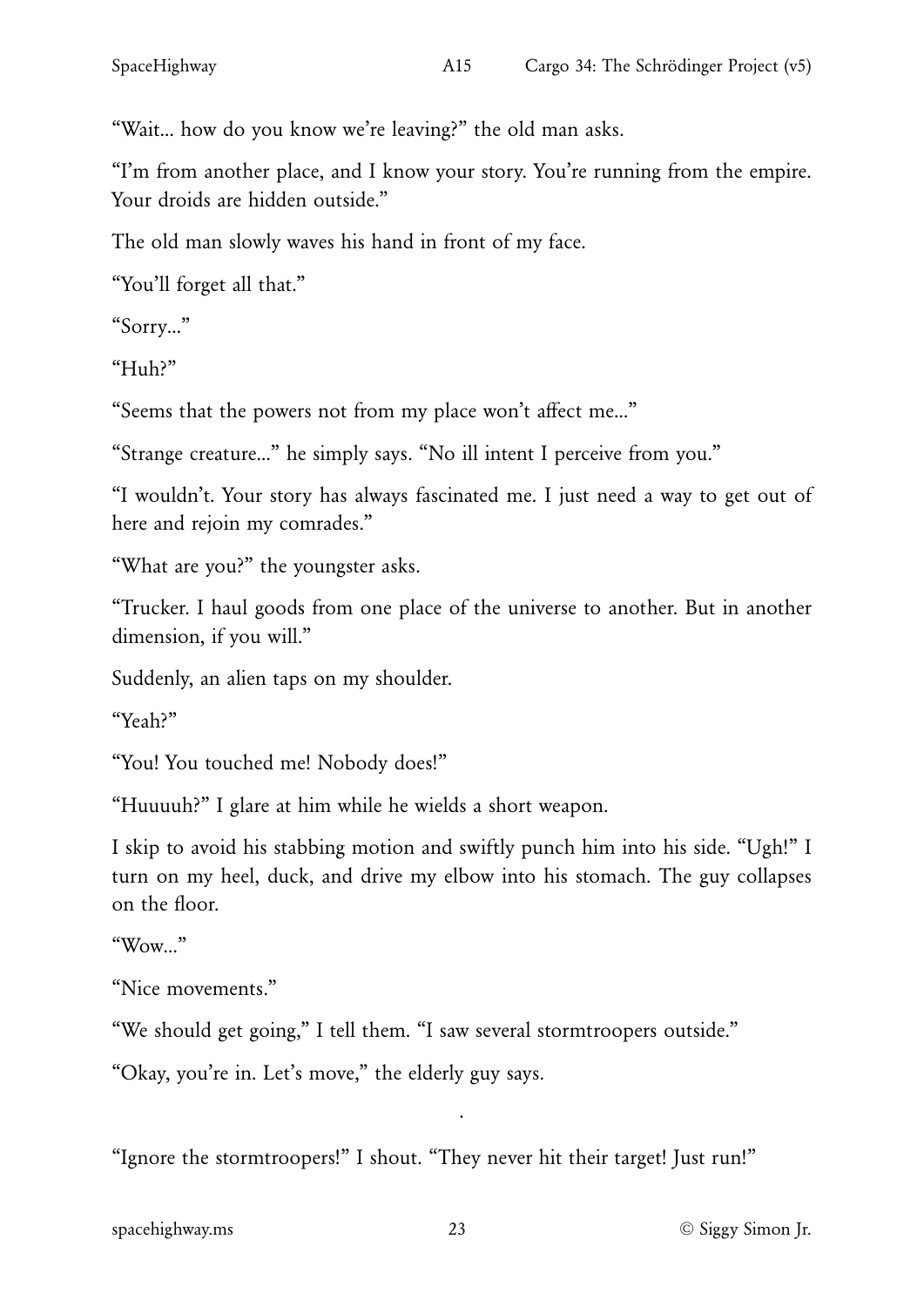Finally we enter the smuggler's ship. The ship that has inspired me to name my truck *Falcon*…

Everything is scripted again… no greater deviation happens by my interventions.

The ship takes off. It's strange to see the cabin-cockpit of this ship. It looks all so retro… I miss the AR…

"Shit! Destroyers!"

"Give me a minute! I need the calculations for the hyperdrive!"

Finally…

I have to laugh, this hyperspace feels out of place. I know, I travel over the speed of light continuously, but this looks too psychedelic to be real.

·

Suddenly, I feel like being pulled away…

"What?"

"Blackie!"

"Shiiiiit…"

I blink. Where am I now?

I'm floating in space… no shit. I begin to panic. Not again!

"No, no, no!"

My helmet! I have none! I… I can breathe?

What…

I look down, oh, no, no, no…

My fear is coming up! Enya!

Huh? Why am I calling for her in my mind?

My breath grows irregular. I look around in panic. Shit!

Nowhere I can get hold of…

I…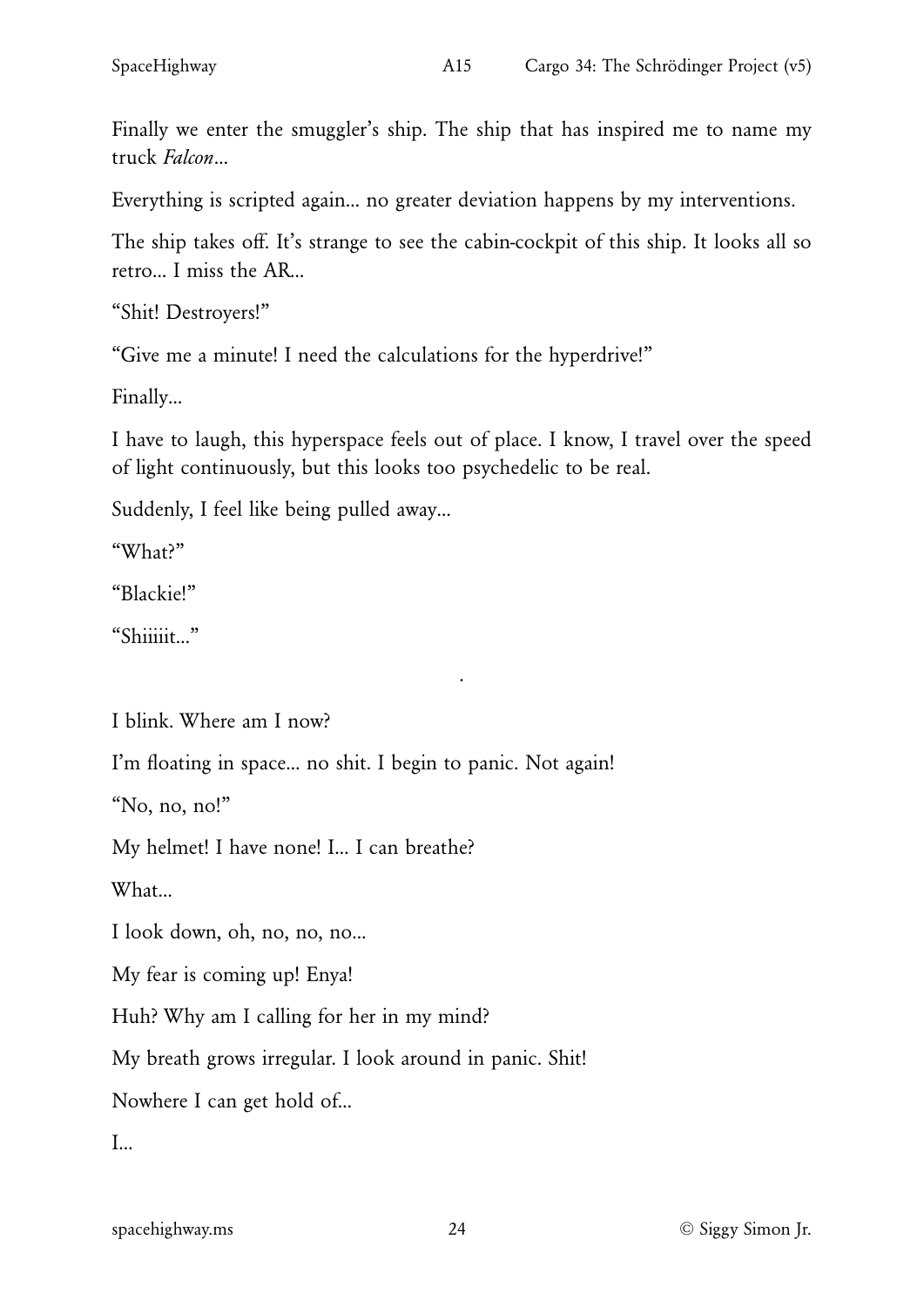"Enya! Aia! Jim!" I scream in despair.

Suddenly, I feel warm, filled with love, calmness spreads…

"Kira!" "Kira!" "Kira!"

"Huh?"

I blink, a sharp light blinds me.

"Kira! Are you alright?"

"Yer alright, mate?"

"You're okay?"

"Where?"

"You just fainted…"

I look up, Aia's face shows preoccupation, as does Enya's and Jim's.

"They brought you to the infirmary and called us," says Enya worried.

"What happened?" asks Jim.

"Bullshit!" I shout and all jerk. "Where am I? Is this real or another fucking illusion?"

"Kira…"

"Show yourself! Asshole! You, all of you, you're just more illusions, right? Leave me alone!"

"No Kira… it's us…" Enya or her illusion pleads.

"It's me, Aia…" she says calmly.

"Yeah, an' I'm Jim, yer friend," he says clearly distraught.

"No!" I struggle. "You're just another freaking illusion created by these lunatics!"

"What are you saying, Kira? We're real!" screams Enya in tears.

"Yeah, we're da real guys!" shouts Jim a bit angry for doubting him.

"Kira…" Aia just sighs and wraps her arms around me.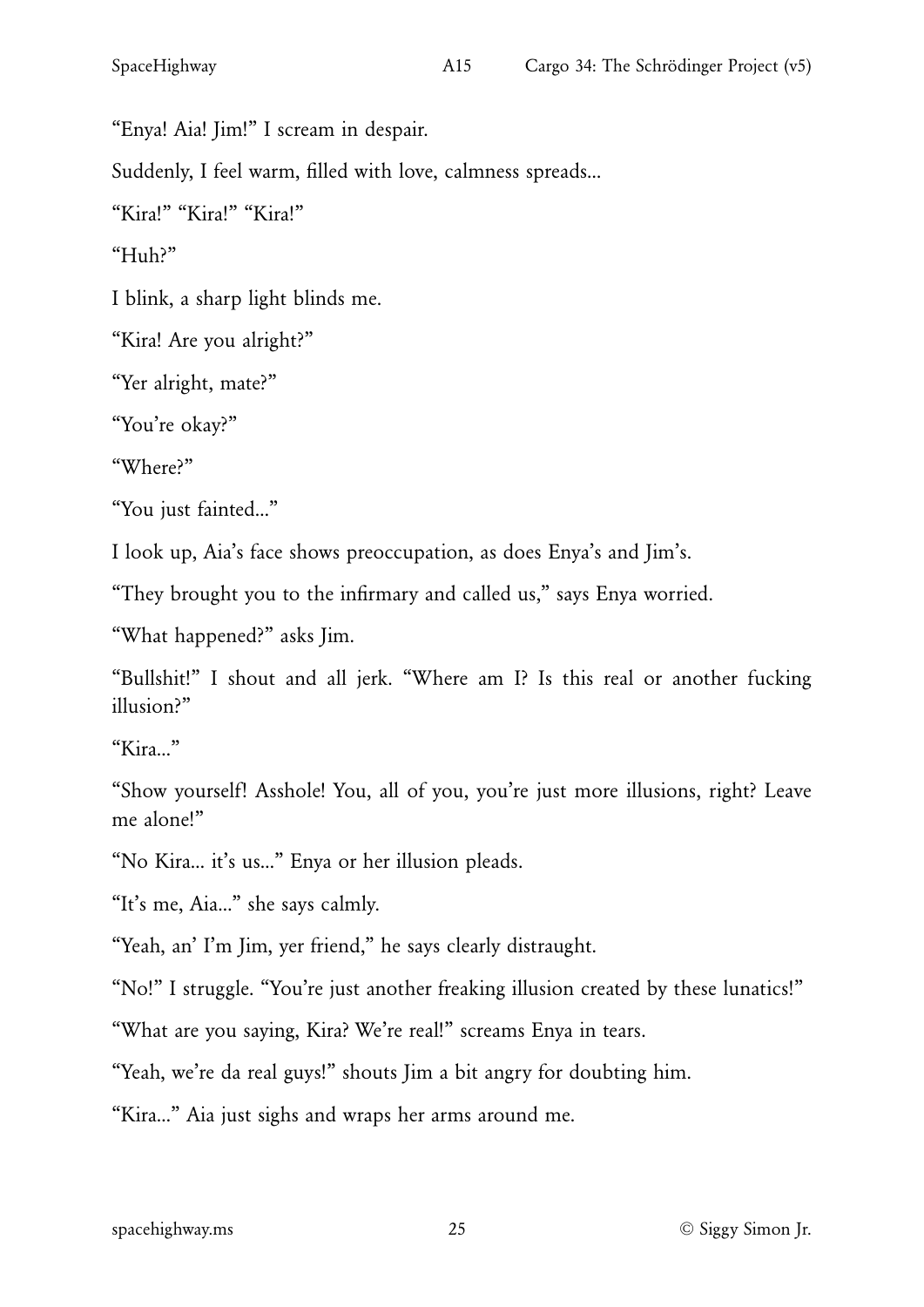This warmth… It can only be Aia… I've felt that warmth several times, in her arms… I…

No! I cannot be deceived again!

I struggle in her arms.

"Shh… It's alright, Kira. Please, come back to us. You are the real Kira. We are the real Aia, the real Enya, and the real Jim. We care for you."

"A—Aia… Is this real?" "*Hm*~" "I'm back?" "*Hm*~" "This is no illusion?" "*Hm*~"

I sigh, and all the tension disappears. It has to be real. It has to be the real Aia. Only in her arms, I have found such peace.

Aia slowly frees me from her embrace.

Enya now embraces me.

"Kira~" she purrs. "I am here, we are here. It's all okay now."

"What happened?" asks Jim laying his hand on my shoulder.

"I—I don't know… I was…"

I tell them the whole story…

"Whaaat?" the three shout.

"How could ya?" Jim shouts at a nurse. She just takes a step back. Her face does not tell anything.

·

"You're awake, good," a sudden voice comes from what seems the door.

"Who're ya?" Jim shouts reaching for his nonexistent stungun.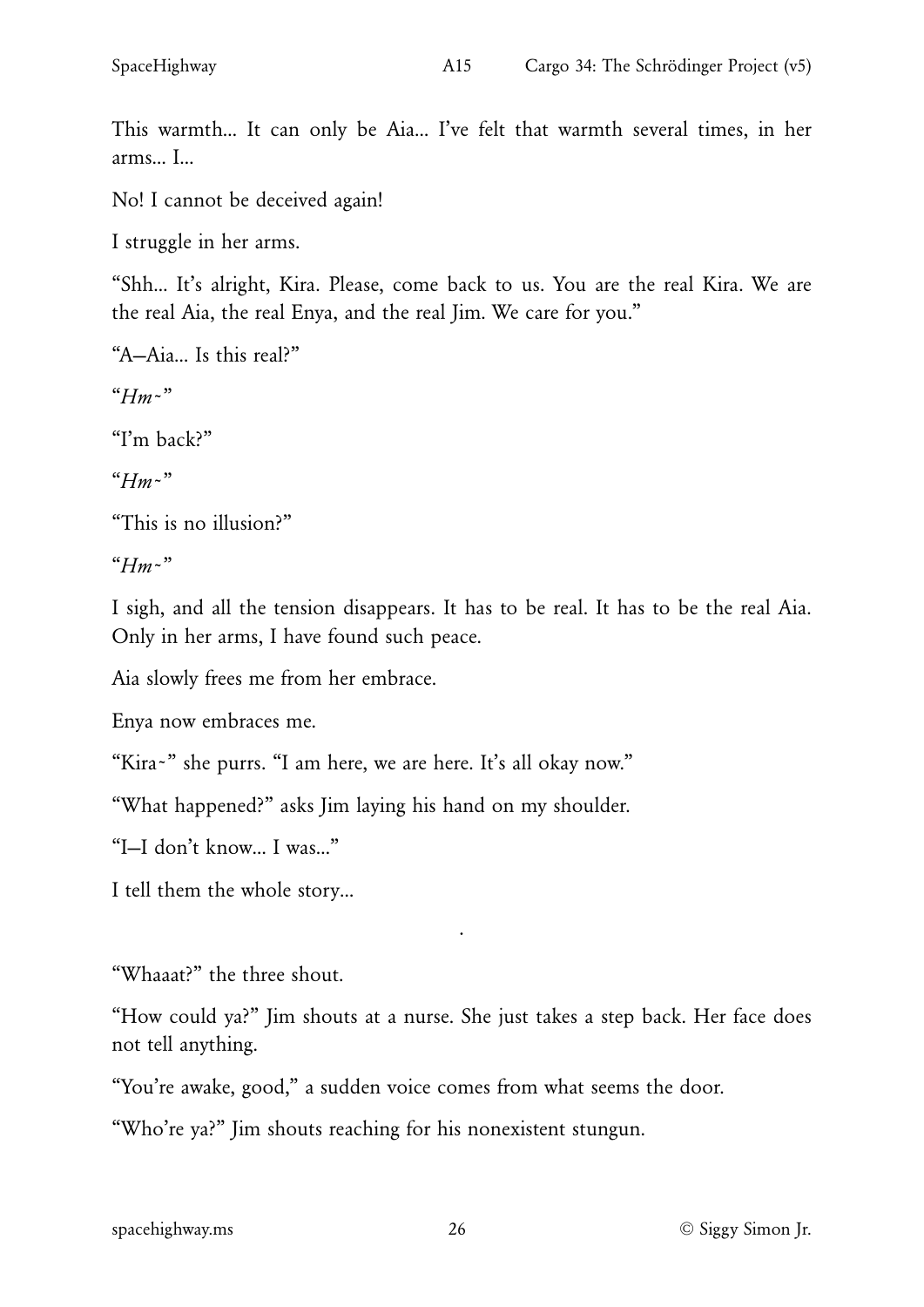"Norber, lead-scientist."

"You're the asshole who did this to me!" I shout.

In an instant, both Enya and Jim brought this Norber to his knees.

"How you dare to do such thing to Kira?" Enya screams in anger.

"Ya fuckin' piece o' shit!" shouts Jim. "I'll kill ya if ya don' explain yerself!"

"Calm down, calm down…" the downed scientist groans. "It was for science."

"For science, my ass!" hisses Enya with her claws drawn.

"Normally, the Awakened carry vast knowledge in themselves. But this guy… is useless…" He looks at me with anger.

"Useless?" This time is Aia who strikes him down again. "How can you say that Kira is useless?" she shouts at him.

"Yeah! He's the fucking King of the Highways!" screams Enya punching him again.

"An' our fuckin' friend!" Jim adds kicking the scientist into his stomach.

"Ugh! He's useless for science!" he screams hurt. "He only went from fantasy world to fantasy world! No real science!"

I try to sit up, it's hard…

"I told you from the beginning!" I shout at him. "I'm a fucking trucker! Not a scientist."

"Ugh! All Awakened should hold the truth!"

He just receives another beating while I finally manage to sit up.

"Yeah," I say. "My truth, not the one you seek."

"Huh?"

"I'm a science-fiction and fantasy novel freak, what would you expect? The Answer to the Ultimate Question of Life, the Universe, and Everything?"

"Yeah…" he groans.

"Forty-two."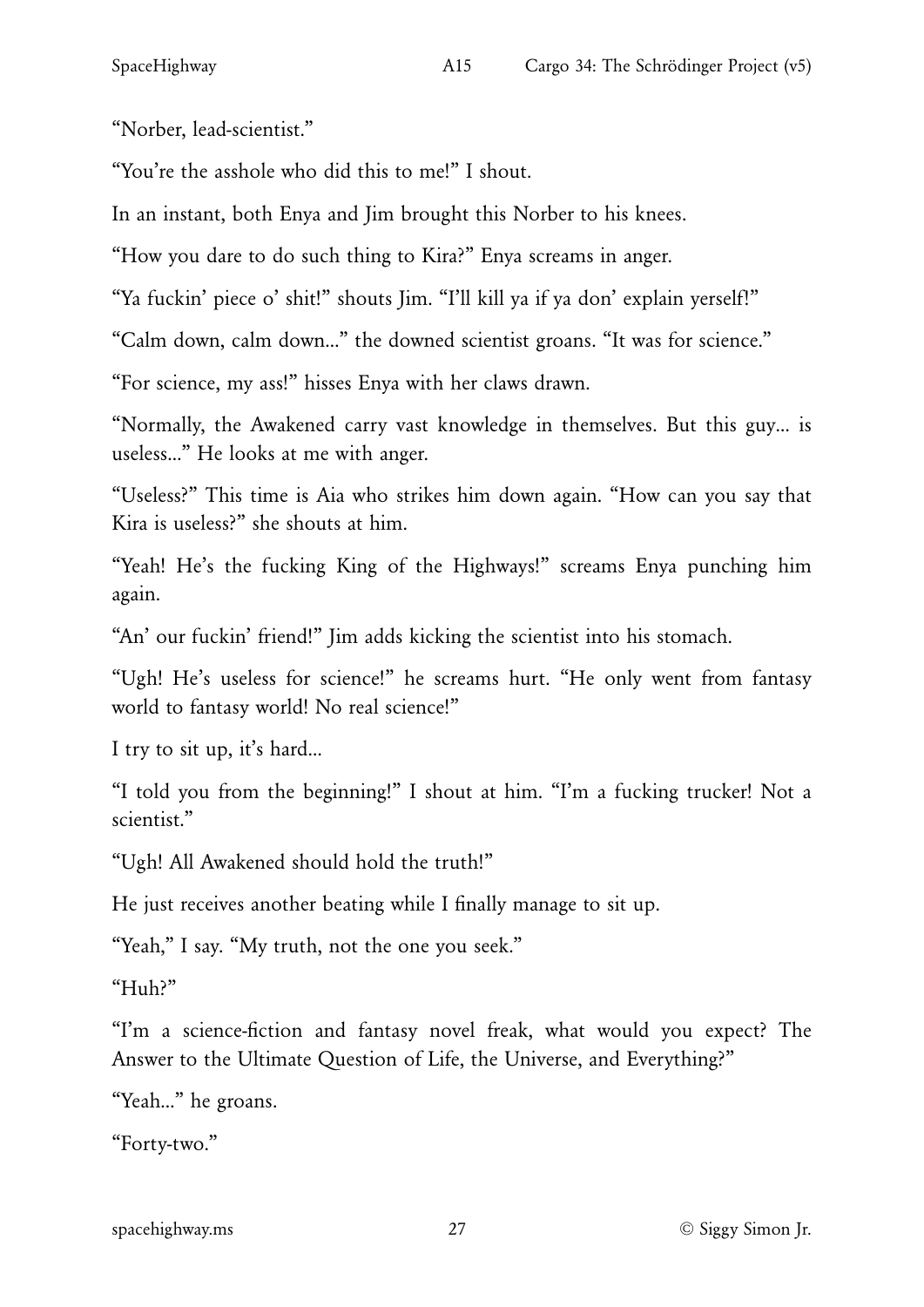#### "Huh?"

"That's the answer."

"How could that be the answer to the Ultimate Question?"

"Read science-fiction."

"What should we do now?" asks Jim.

"Report him," I simply state.

"Why?" he screams. "I've done nothing wrong!"

"How could ya say dat?" Jim hits him again.

"You've made one crucial error sending me through those fictional worlds. Each time I traveled to another place, I could look into your system. They were virtual reality, right? Combined with some kind of drug or such."

"How?"

"At first, I wasn't sure, but repeating the story jumps, I could see it. Your project isn't really private. You're developing a weapon."

"Whaaat?" my three friends scream.

"How?" he asks still lying on the floor.

"Each time you switched me to another story, I saw things from your station, and all dangerous weapons or enemy space stations in the stories had either the form of your weapon or this station."

 $H_{\text{OW}}$ "

"This your end, Doctor Norber," a sudden female voice comes from the door.

"You?" he screams.

"You?" I ask.

"I am sorry, mister Phoenix, to have involved you and your friends," she says.

She is the Gynoid who led me into the interrogation room. But she has fullfeatured gestures, not like those class A or B models.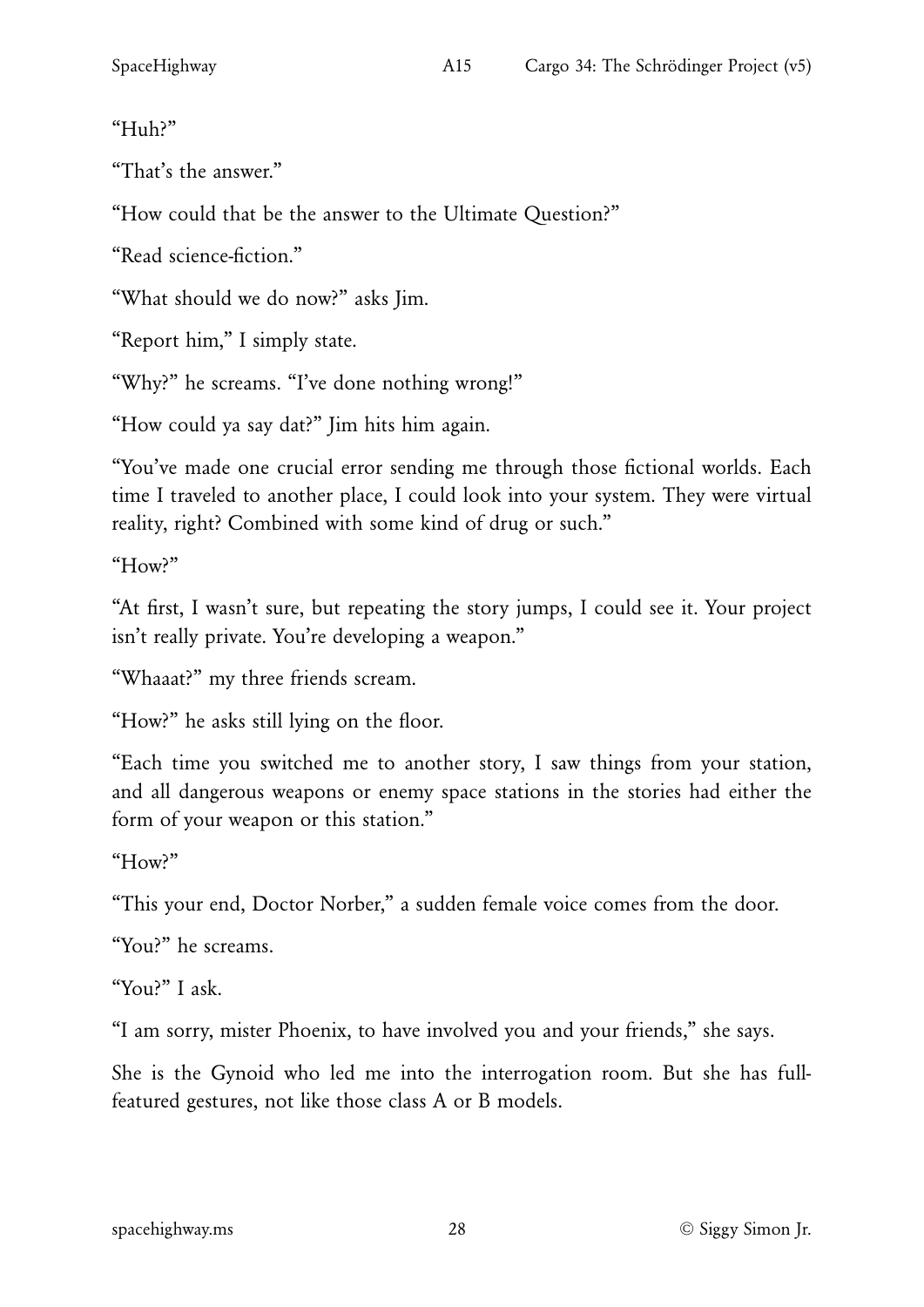"I'm LaCross, an IPS agent. I have infiltrated this place quite long ago under the disguise of a class A gynoid. I never had the lucky strike to find what you just have reported. Your involvement has advanced my investigations to the point of no return, with enough proof. I also had access to the simulations imposed on you, mister Phoenix, and now I have access to all the systems."

"How dare you?" The downed scientist jumps up to run or whatever, but Enya swats him down again.

"Down! Down doggie, down!" She grins.

"You have no chance now, doctor," the gynoid says. "Half of your former staff was already on my, the IPS' side. The other half is detained. The IPS should be arriving by now."

«Agent LaCross, do you read?» blares from her breast pocket.

She takes a small device out and speaks into it, "Affirmative. The doctor is down. The Aces are all right."

«Perfect. We're docking at the free docks.»

"You see, doctor, your station is surrounded."

"How? How could they see it?"

"Oh, I disabled the camouflage unit. You were so kind as to show me because you were so fixated on mister Phoenix."

"Damn…"

"What's the weapon for?" asks Aia.

"I've seen it," I assert. "A planet killer. A kind of Death Star."

"No way!" the three shout at the same time they hit the doctor again.

"Ouch! Enough!" he coughs. "You won't get away with it. I still have the remote save."

"Yeah, in the left inside pocket of your robe." I grin. "I saw that too."

"What?"

He tries to grasp it, but Enya and Aia were faster. Jim holds him firmly while both girls empty the pockets of the ex-scientist.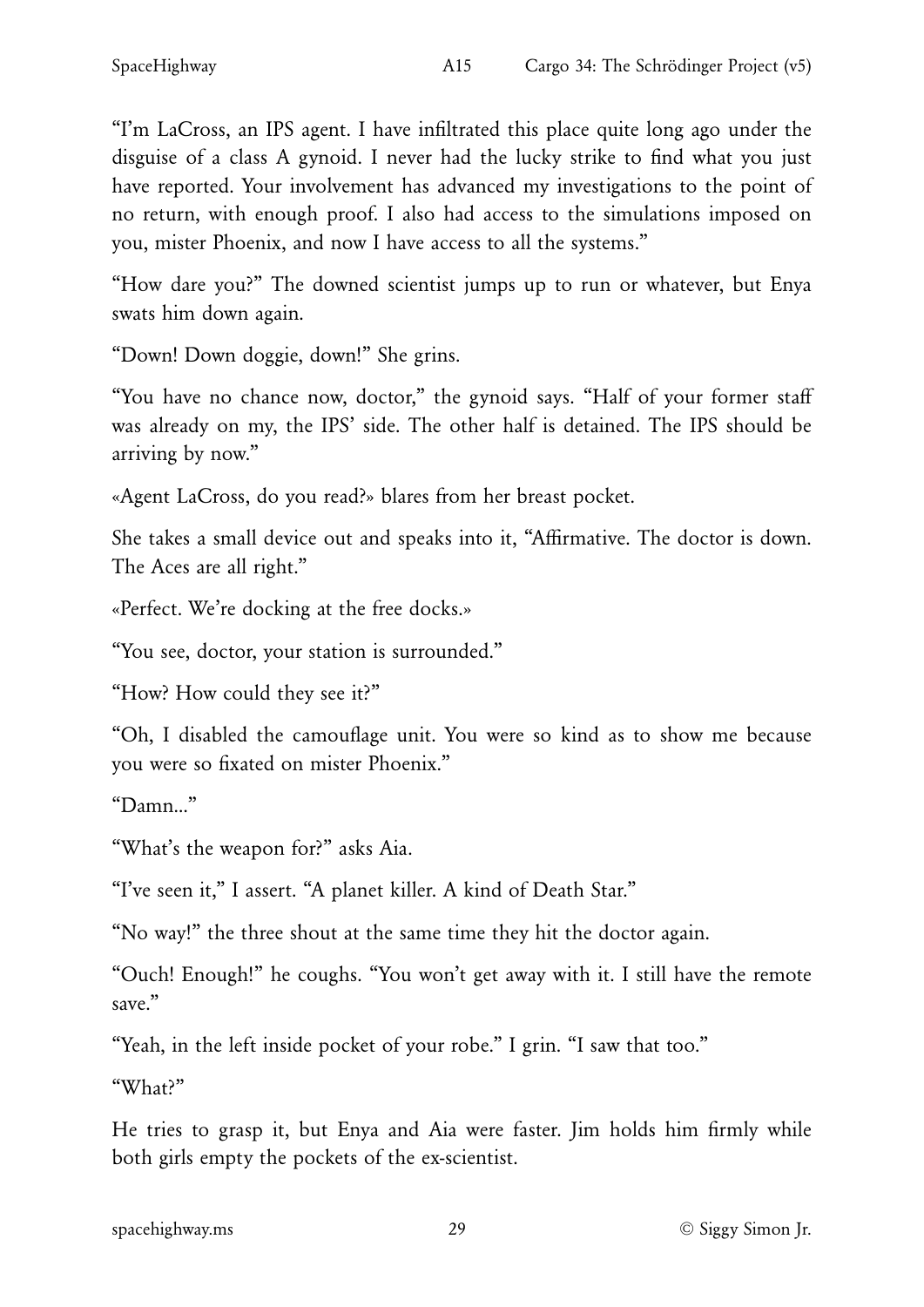"Here it is…" grins Enya.

"Give it back!" he shouts.

*Crack!*

"Ups…"

"Noooo! What have you done, you stupid cat! Now it will never start!"

"That's what I hoped for." Enya grins.

"Is dere a self-destruction devise in dis place?" asks Jim impishly.

"There is…" the IPS agent confirms. "Are you thinking of—" she doesn't end her sentence. "Got it. You're right."

"Nooooooooo!" the doctor screams while Aia knocks him out.

"You're cuter silent." She grins. "Are you alright, Kira?" she asks me.

"Yeah, I think so." I rub my head. "Seems like the drug has worn out. But my head still hurts."

"I am sorry again, mister Phoenix. I knew he would drug you and make you go through that stuff… and I didn't intervene. But thanks to your calm nerves, you helped me—no, the IPS a lot."

"It's okay," I sigh. "You couldn't blow your cover, right? You even fooled me," I laugh. "I honestly thought you were a gynoid class A or B."

"I have a special feature installed to be able to change my face, even my factions. I am a special prototype made solely for the IPS' intelligence department. Next time I meet you, you won't recognize me, as I will have yet another face."

"Impressive…" we four Aces say in awe.

Finally we're back in our trucks and travel back to the Alpha Centauri Gate Complex.

·

«Yer alright, Kira?» asks Jim.

"Yeah… I've still got a headache…"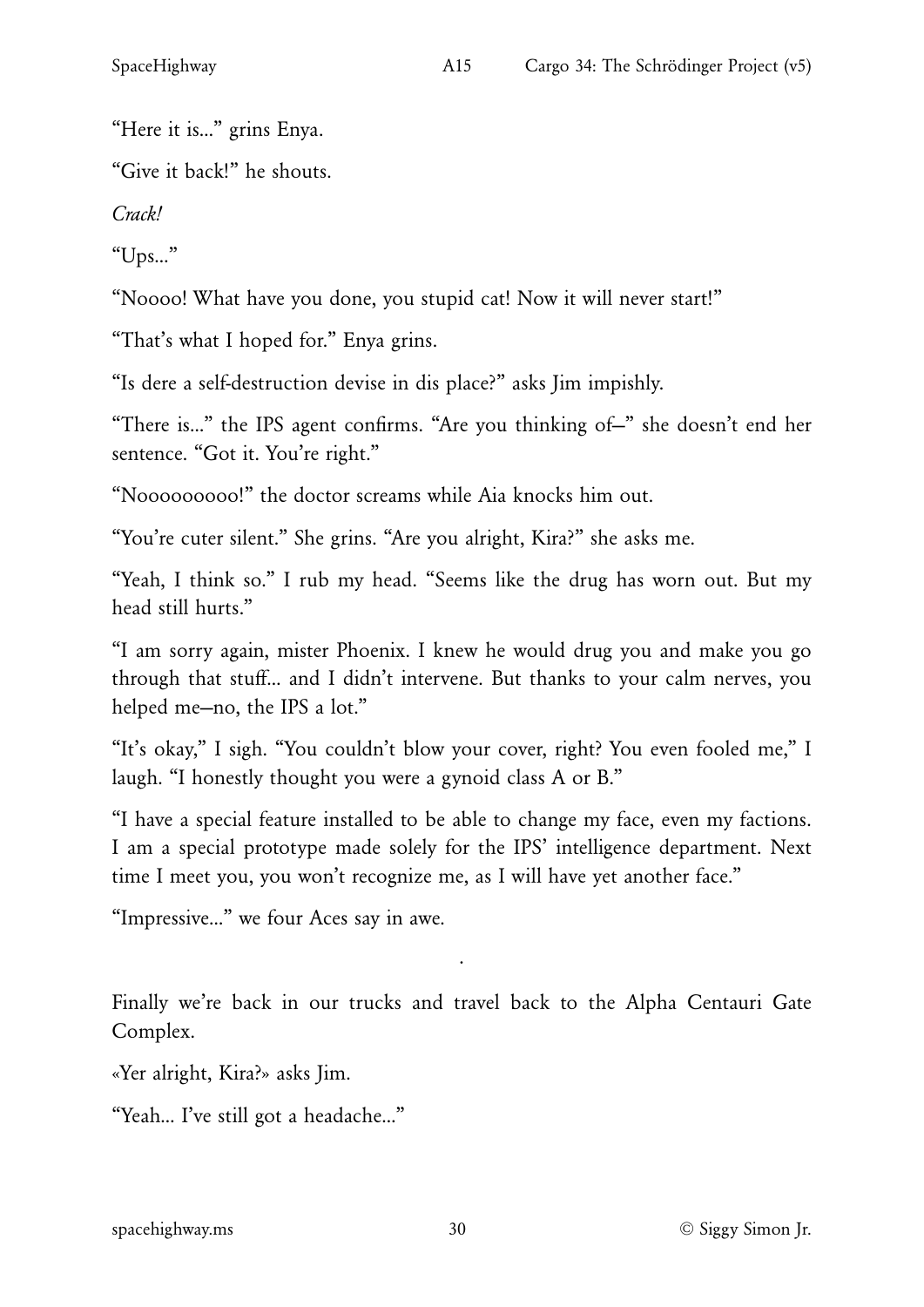«We should take a break in the Base Station after we reported in with the IPS,» suggests Aia.

«Good idea! Let's have a bite at Gweraz's place,» adds Enya.

"Yeah," I simply say.

After receiving a bounty for having helped apprehend doctor Norber, we go straight to the Base Camp.

·

"Oh! Jimmie, cutie! Kira, handsome! Aia, darling! Enya, beauty! Welcome! Welcome!" Gweraz greets us happily. "What can I offer you, darlings?"

We laugh at his happy welcoming. I got used to him calling us pet-names and to his corny lines.

"A good afternoon supper!" laughs Jim.

"Yeah, we need something great to eat and recover our strengths," giggles Aia.

"And what's the best place around to eat?" Enya smirks.

"Me?" he asks coyly.

"Your food, at least," I laugh.

We all laugh again while he sees us to a table.

"Then only the best, my special daily, right?" he laughs.

"Only if ya not included…" Jim grins.

"Oh, Jimmie~ I know already I'm not your type…"

"Yeah, got a dick too much…" Jim laughs.

"Boo~ Could have said it in a nicer way. Like Kira…"

I just shrug and smirk. All explode in laughter.

"Right. Be right back. No alcohol, right?"

"Yeah, still hafta pilot."

"Okay, cuties."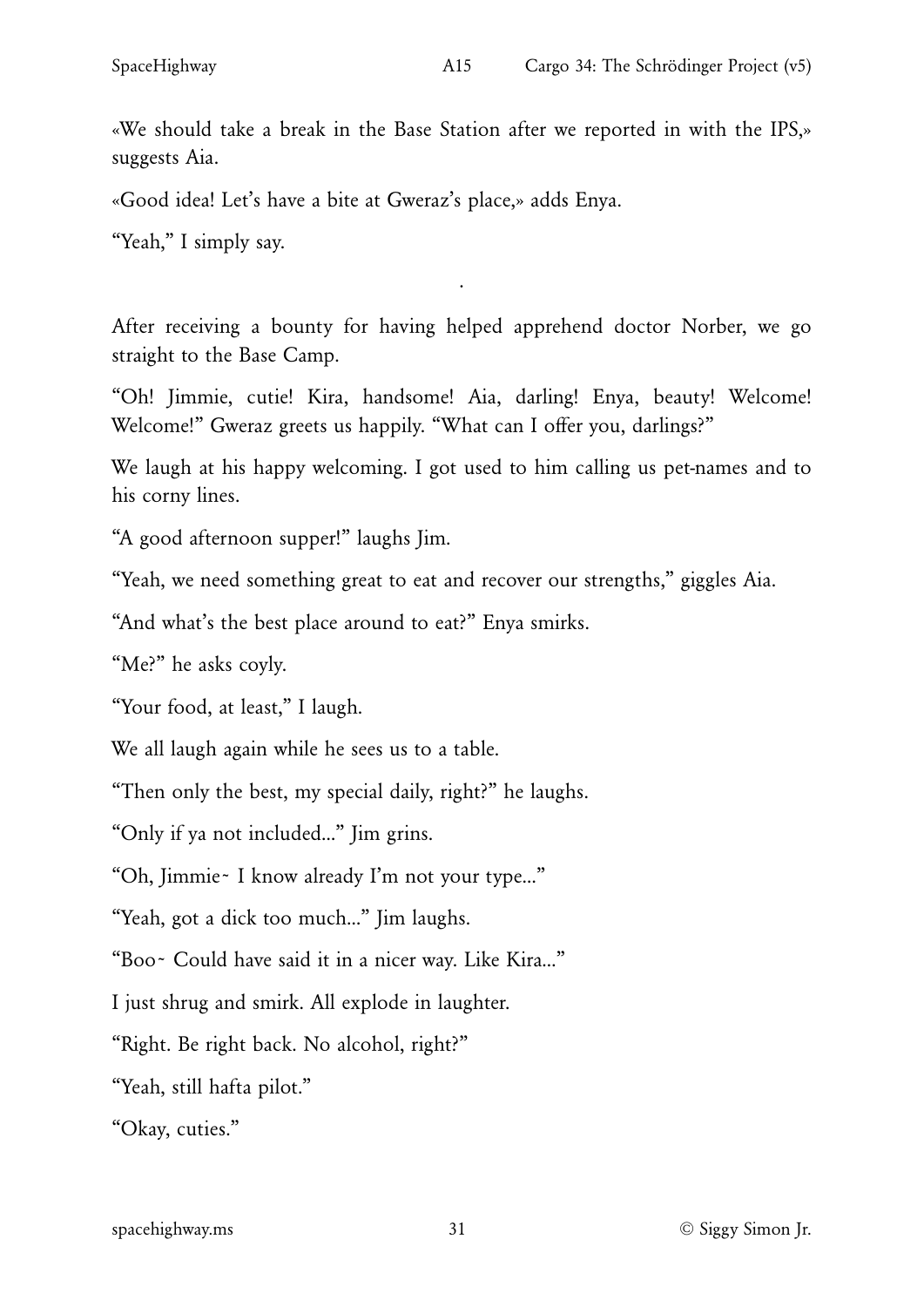After a great early dinner, or late supper, or whatever, Gweraz bids us farewell, we leave the Base Camp and return to our trucks.

·

The travel back to the Alpha station is accompanied by happy chatter and laughing through our comm system.

We report what happened at dispatch and got paid anyway for our time, even if the cargo is now in the IPS' hands.

·

"You look pensive, Kira. Are you sure you're alright?" asks Aia.

"Yeah, I'm all right. I just need to lie down a bit. I'll stay here as planned. If I don't feel better, I'll go to the infirmary."

"Okay… if you think so, I believe you," she says with a smile.

I sigh. It's not that, Aia, it's not that…

"Heh! We should have a drink!" laughs Jim. His joy is interrupted by a country music ringtone. "Oh, fuck! I forgot! Hafta go! Ma mini-vacations have begun, I'll visit ma family! Bye!"

"Bye~bye~" sings Enya.

"Bye Jim!" both Aia and I shout after him and laugh while he runs down the corridor to his truck.

"Right, I'll go too. What will you do Enya?" asks Aia.

"Ah, yeah… I'll stay here too for a while."

"Okay, see you both tomorrow afternoon." Aia smiles. "Bye~"

"Bye, Aia."

"Bye~bye~"

We watch her leave, then we both sigh.

"Enya?"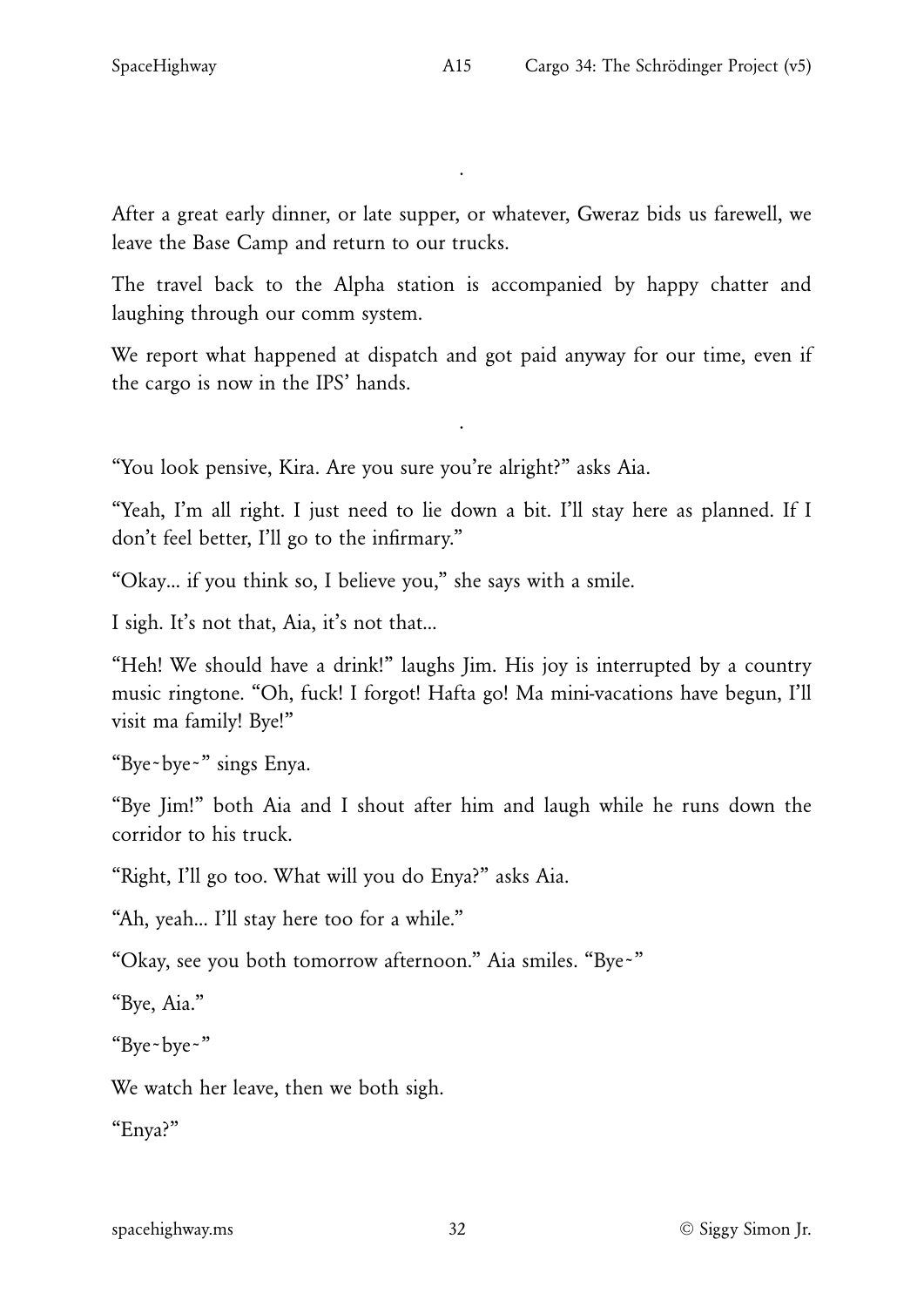"Yeah?"

"Can you show me something about the nav system?"

"Sure," she confirms grinning. She understood clearly my intention to go to my Falcon.

·

The door of my Falcon closes, and we begin to kiss.

The clothes begin to fall…

In a short time, we are naked in the living space.

"We should shower first…" giggles Enya.

"Yeah…"

Sadly, we won't fit together in the small shower. I opt to let her in first.

While I shave, these stupid stubbles are growing too fast, Enya enjoys the shower and, from time to time, offers me a small show.

"Your turn…" she purrs stepping out wrapped in a towel. "Don't take long…" she says sultry opening the bathroom door.

"Yep, won't have to wait for long, Enya…" I grin at her erotic smirk.

Hurriedly, I clean myself from tip to toe. I don't want the sexy kitten to wait for long.

·

·

"Hi~ Kira~" Enya purrs lying erotically on my bed.

"Hi, Enya," I smirk at her exposure.

We kiss again and begin to caress our bodies.

We lie embraced on the bed recovering our breath.

"Kira~" Enya purrs. "What's going through your head?"

"Sorry…"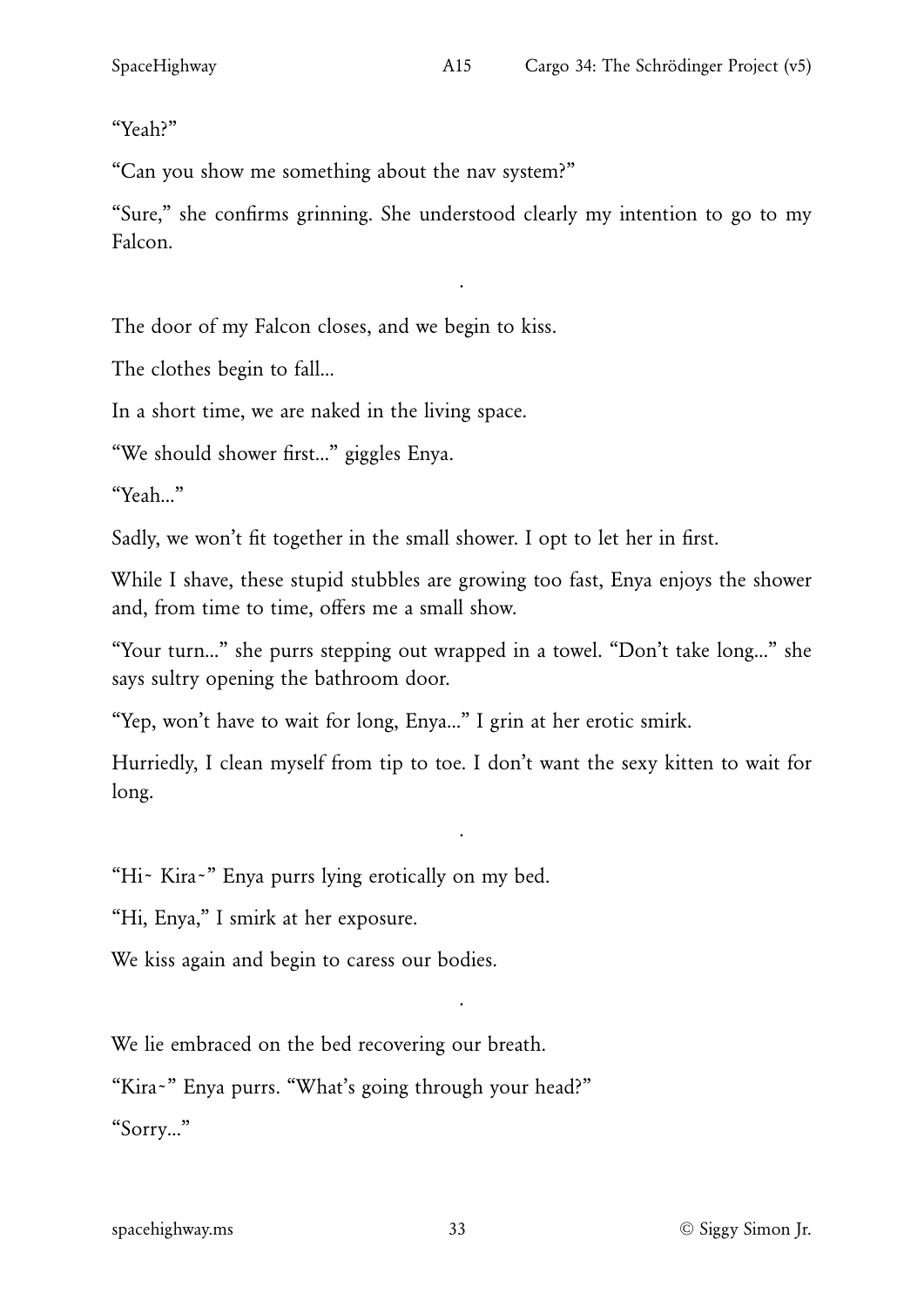"Don't be. It's just… you're not fully with me…"

"You noticed… I'm sorry."

"I said, don't be. Please tell me, it's not me, right?"

I caress her back, and she begins to purr.

"No… It's not you, Enya. But…"

"But?"

"Is this right?"

"What?"

"What we're doing."

"Oh… yeah. I love it. It's even better than any sex I've had. This closeness, this understanding, this… everything. Are you doubting?"

"In a sense, yeah. It's not you, Enya. I'm still so unsure about everything."

"Still?"

"Yeah. More and more…"

"Even more?"

"Yeah. I have the feeling that I'm using you."

"That's!" She jumps up and kneels at my side, her tail sways in an irregular pattern. "That's impossible! I don't feel being used! If you do, then I enjoy being used by you!"

"Enya…"

"No Kira…" She lies down on me. "You are not using me. I do it because I want to. I'd go even further if you'd let me. Kira…"

"Yeah?"

"I…"

"Yeah?"

"I… lo—forget it…"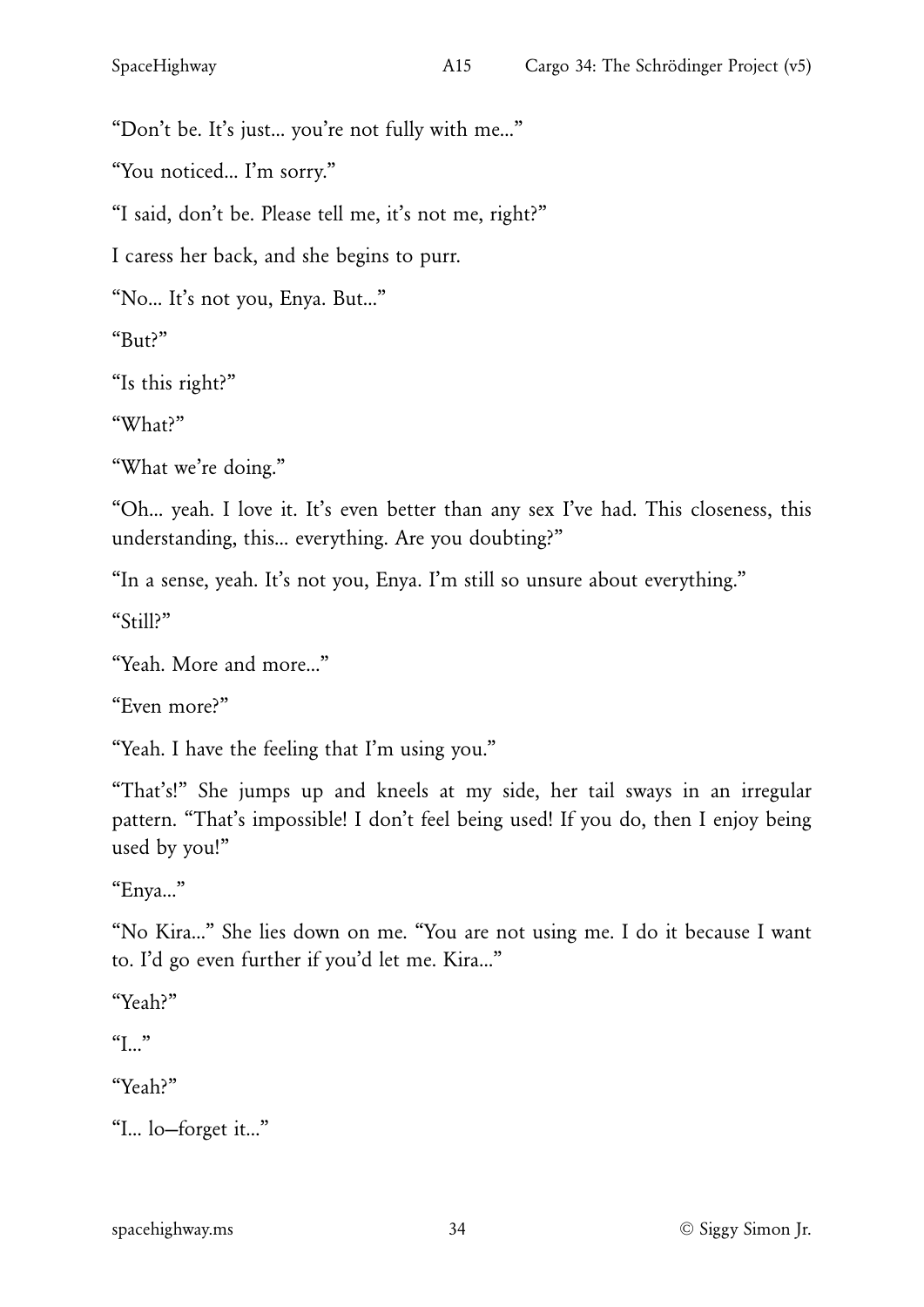"What?"

"I shouldn't say it. It would ruin our actual relationship."

"Are you sure?"

"You called for us…"

"When?"

"When you were unconscious. You called us."

"Who?"

"Me! And Aia! You called both of us!" she almost shouts in tears.

"Sorry…"

"Don't be! I'm happy!"

"Huh?"

"When you were in distress, you called for me, for both of us." Tears still dribble down her cheeks, I dry them with my thumb. "I'm not competing with Aia, I love her. But…" She takes a deep breath and curls up on me. "Kira…" she whispers.

"Yeah?"

"I love you."

"Enya…"

"I said it…" She smiles shyly looking into my eyes.

"Enya… I—"

"Don't say it, Kira," she purrs brushing her index finger over my lips. "I know that you can't love me the way I'd love you would. Don't say that you *like* me, don't say that you don't love me, just be with me. Like this, embracing me, caressing me."

"Enya," I sigh and do what she said, I embrace her and caress her.

Some time goes by, in silence, a pleasant silence.

"Enya…"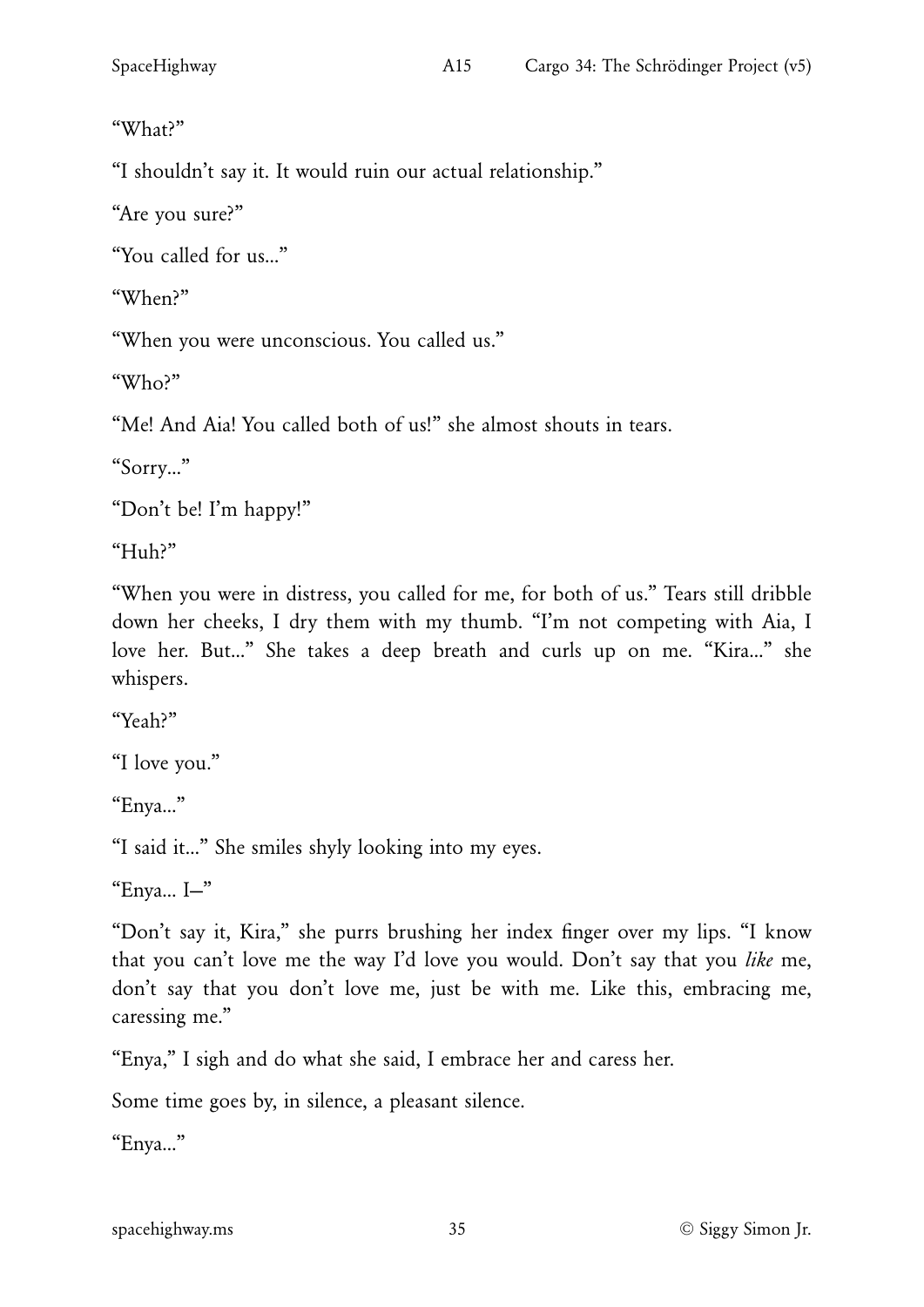#### "Hmm?"

"I had a strange dream…"

"A dream?"

"Yeah, it happened twice or thrice. I shouldn't say it right now, but they happened when I was asleep with Aia at my side, or rather, we were embracing."

"Asleep?"

"Just asleep, nothing else happened," I reassure her. "Except for the dreams. In each of them, both of you were in them."

"Aia and me?"

"Yeah."

"In, uh, what relationship?"

"I'm unsure. A really close one."

"A really, *really* close one?" She smirks.

"Oh, you, Enya," I laugh. "Seems so… but I am unsure…"

"Is it your desire to have more than one woman?" She smirks again.

"I don't believe so. I've never felt the need to possess anyone, less women."

"You have me…"

"You are not mine, you're not an object, Enya."

"I know, I know, I'm just messing with you," she giggles in my arms. "I know that you wouldn't see me like that, nor Aia, nor any other woman."

"I'm conflicted about those feelings… This attraction towards both of you. I would love to accept it, but something is still holding me back, and I cannot pinpoint what it is…"

"Take your time, Kira. I agreed to this relationship because I want it. I don't care if it is only skinship. Sure, I would love having real sex, I absolutely would love it. But it has to come from both of us. If you can't because of some promises, I accept it. If you can't go further because something is holding you back, I help you to find the cause. If it is because you have self-doubts, I'm at your side to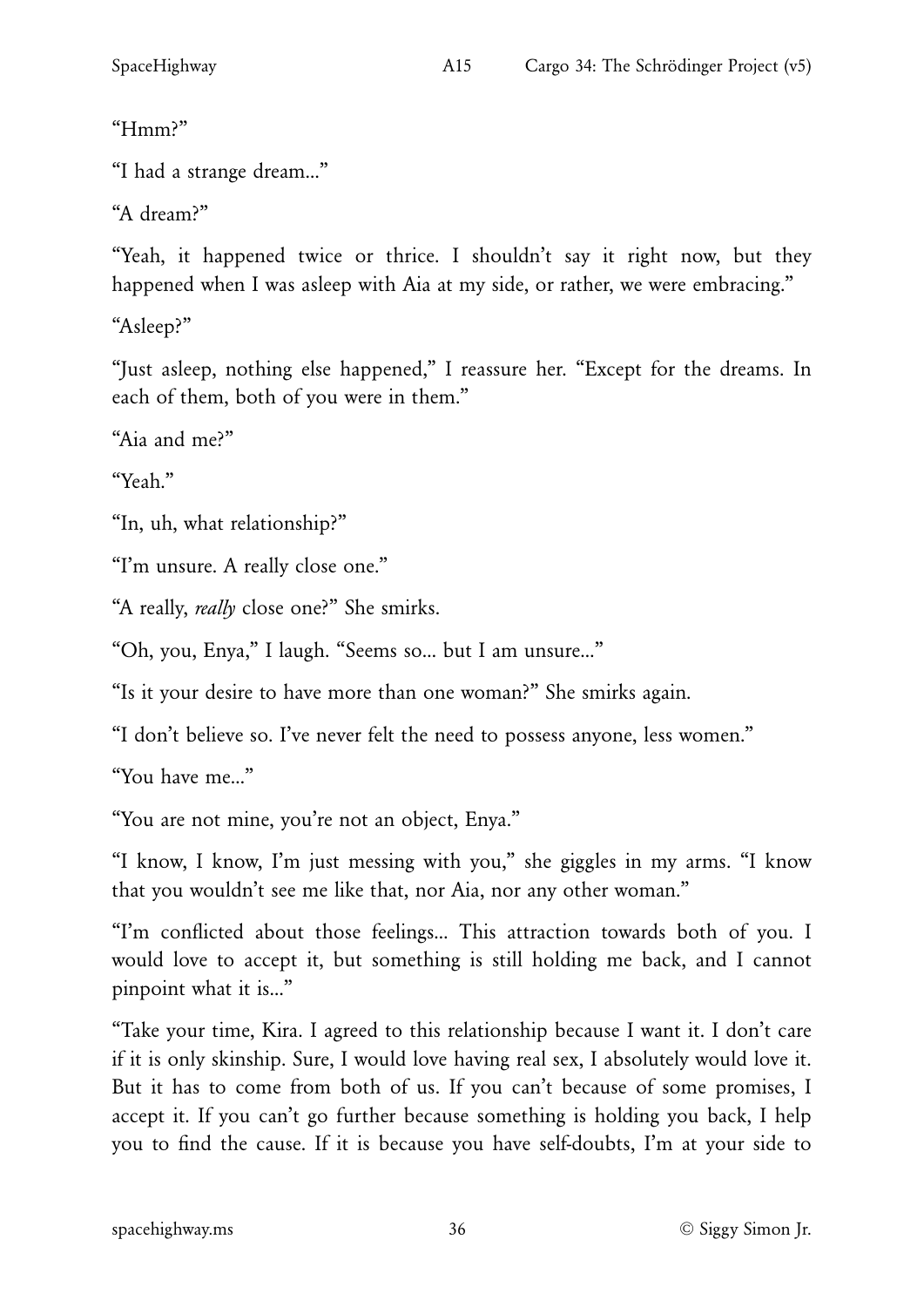help you. I am here, Kira, and I want to help you. I even understand that you won't go further until you cleared things up with Aia. But please, keep the promise…"

"I will take you out for a full date, with all it implies." I smile caressing her.

"Yeah…" she purrs happily. "I wouldn't accept it if your only intention is to sleep with me, to use me. A fuck and bye. But you won't do that, this moment is the proof. You trust me, and you're telling me what's on your mind. I prefer this than something less intimate, even if there's sex. That's what I long for when we meet. This intimacy, this closeness, this reassurance, this complicity, this—" she takes a breath, "I longed the whole week for this moment, Kira. Don't say that you're using me, we're enjoying time together. I love it, and I know that you wouldn't do it if you didn't love it too."

"Enya." I embrace her tighter. "You're right. Sorry for doubting."

"I get that you're doubting about much, Kira. I get it and understand it. After what happened that day, in our first intimate time together, I got to meet the Kira nobody has seen in this millennium. You laid all your defenses down and let me in. You let me in, I didn't force you, as you didn't force yourself on me. When I said that I would love you'd ravish me, I already knew that you wouldn't do it. You're not that kind of man."

"Enya, thank you."

"You're welcome, Kira," she purrs. "You know you can tell me anything."

"Yeah…"

"How's it going with Aia?" She smirks.

"Enya… please…"

"I told you, you can tell me anything."

I sigh deeply while she gently massages my scalp.

"I know that I'm falling hard for her, but I cannot abandon you."

"Abandon me? What are you saying, Kira? Even if you two have a proper relationship, I will be at your side, even if we cannot meet this intimate way. I stand by what I said on our first haul together, I won't go in between you two. Aia *needs* you way more than I *need* you."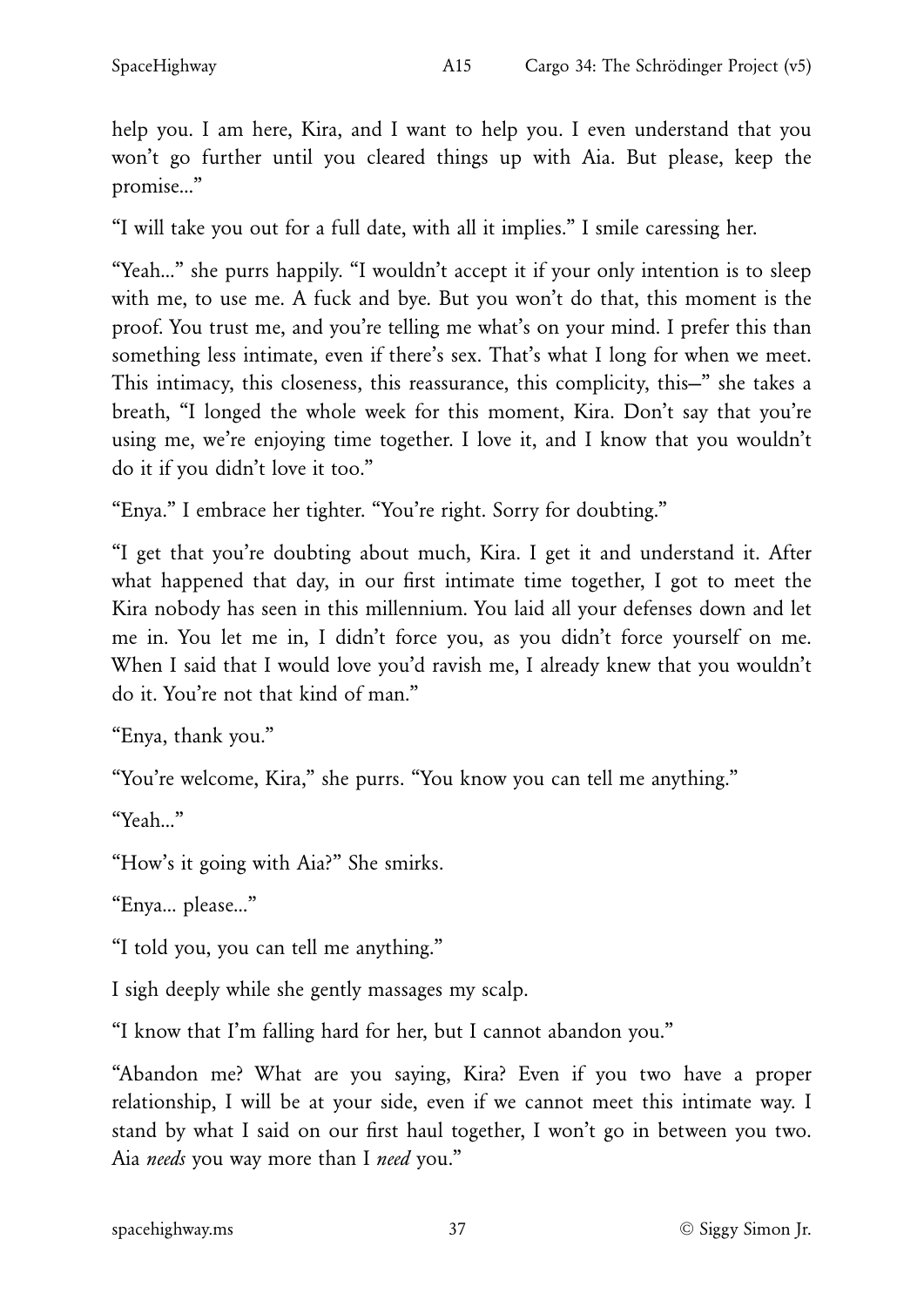"Are you sure, Enya?"

"Yes! For Heh'kx's sake! How many times I have to tell you? You won't harm me!" I brush a tear out of her cheek. She isn't honest with herself. "Don't… Kira… don't force me to admit it…" she whispers.

"Enya…" I sigh. "I have decided…"

"No Kira…"

"Listen to me, Enya." She nods slowly with her ears folded down. "If Aia and I really get together, I'll tell her about our relationship—"

"No! No Kira! Don't do that!"

"Shh~" I brush my finger over her fine lips. "I will tell her, and ask her if it is okay to keep the relationship we have now."

"Kira…"

"And if… we can't work it out… I'll ask yo—"

"Shh~ Don't say it Kira…" she whispers and kisses me gently.



### To be continued in:

SpaceHighway: The Awakened ~ A16 ~ SOS: Black Hole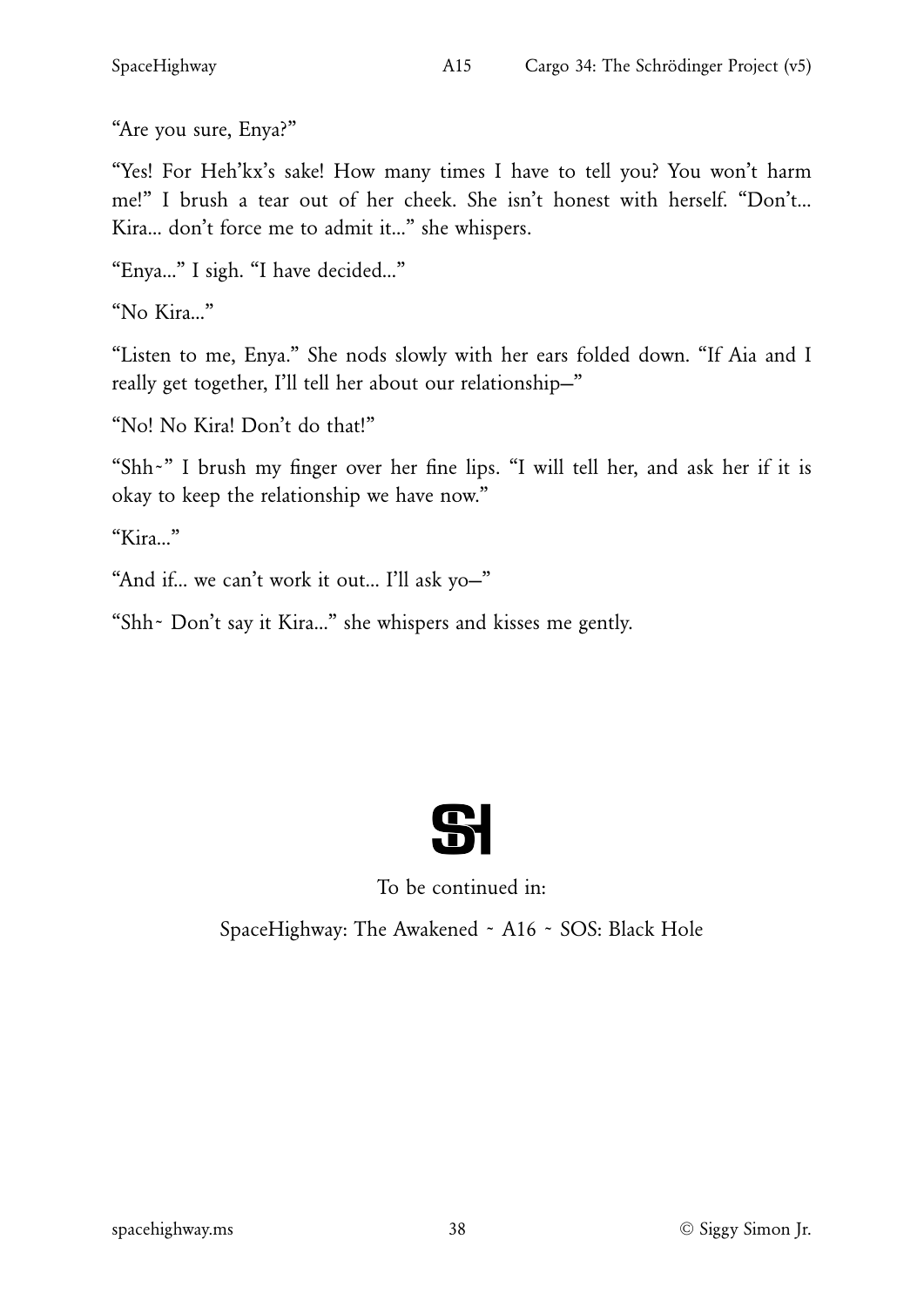#### Thank you, patrons!

A huge thank you to all patrons supporting **[SpaceHighway](https://www.patreon.com/spacehighway)** [on Patreon!](https://www.patreon.com/spacehighway)

#### Especially to

#### all the Aces of the ISTM

• Al

#### and all the Instructors

- Ana del Hierro
- Siegi Simon Sr.

You could be on this list! Support **[SpaceHighway](https://www.patreon.com/spacehighway)** [on Patreon!](https://www.patreon.com/spacehighway)